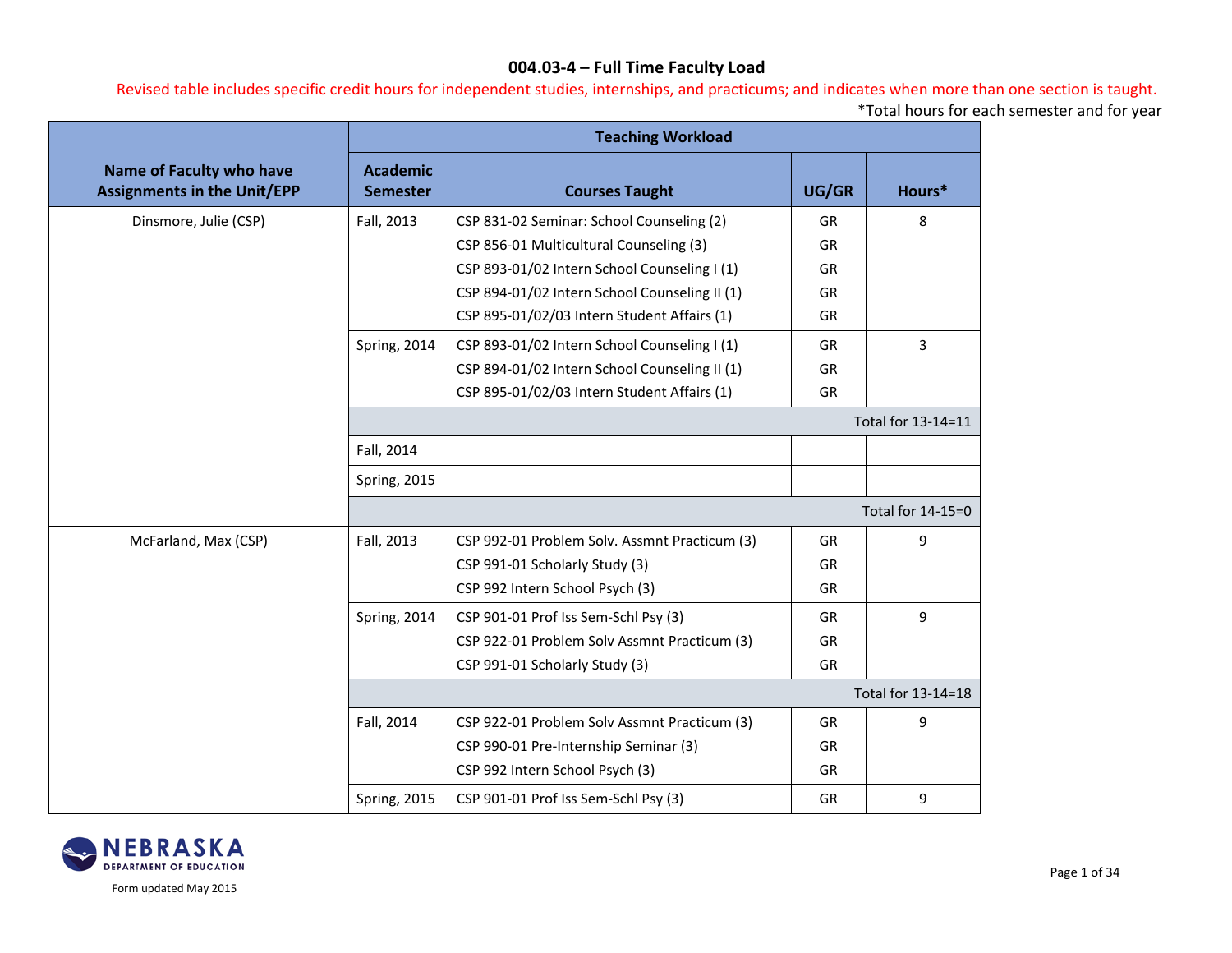|              | CSP 922-01 Problem Solv Assmnt Practicum (3)      | <b>GR</b> |                    |
|--------------|---------------------------------------------------|-----------|--------------------|
|              | CSP 991-01 Scholarly Study (3)                    | GR        |                    |
|              |                                                   |           | Total for 14-15=18 |
| Fall, 2013   | CSP 861P-01 Schl Coun Org/Pract (3)               | GR        | 9                  |
|              | CSP 875-01 Career & Lifestyle Dvlmt (3)           | GR        |                    |
|              | CSP-892 Intern Clin Men Health Cnslg (3)          | <b>GR</b> |                    |
| Spring, 2014 | CSP 856-01 Multicultural Counseling (3)           | GR        | 9                  |
|              | CSP 441/864-01 Student Affairs Org & Practice (3) | UG/GR     |                    |
|              | CSP 892-02/04/06 Intern Clin Men Health Cnslg (3) | GR        |                    |
|              |                                                   |           | Total for 13-14=18 |
| Fall, 2014   | CSP 856-01 Multicultural Counseling (3)           | GR        | 9                  |
|              | CSP 868-01 Student Development Theory (3)         | GR        |                    |
|              | CSP 893 Internship in School Counseling I (1)     | GR        |                    |
|              | CSP 894 Internship in School Counseling II (1)    | GR        |                    |
|              | CSP 895 Internship in Student Affairs (1)         | GR        |                    |
| Spring, 2015 | CSP 856-01 Multicultural Counseling (3)           | <b>GR</b> | 9                  |
|              | CSP 855-02 Technique of Counseling (3)            | GR        |                    |
|              | CSP 893 Internship in School Counseling I (1)     | GR        |                    |
|              | CSP 894 Internship in School Counseling II (1)    | GR        |                    |
|              | CSP 895 Internship in Student Affairs (1)         | GR        |                    |
|              |                                                   |           | Total for 14-15=18 |
| Fall, 2013   | CSP 805-01 Child & Adoles Dev & Interv (3)        | GR        | 9                  |
|              | CSP 921-01 Sch Psych Intervention Prac (3)        | <b>GR</b> |                    |
|              | CSP 990-01 Pre Internship Seminar (3)             | GR        |                    |
| Spring, 2014 | CSP 905-01 Behavioral Pblm Solving Assmt (3)      | <b>GR</b> | 9                  |
|              | CSP 921-01 Sch Psych Intervention Prac (3)        | GR        |                    |
|              | CSP 992-01 Intern School Psych (3)                | GR        |                    |
|              |                                                   |           | Total for 13-14=18 |
| Fall, 2014   | Maternity leave                                   |           |                    |
|              |                                                   |           |                    |

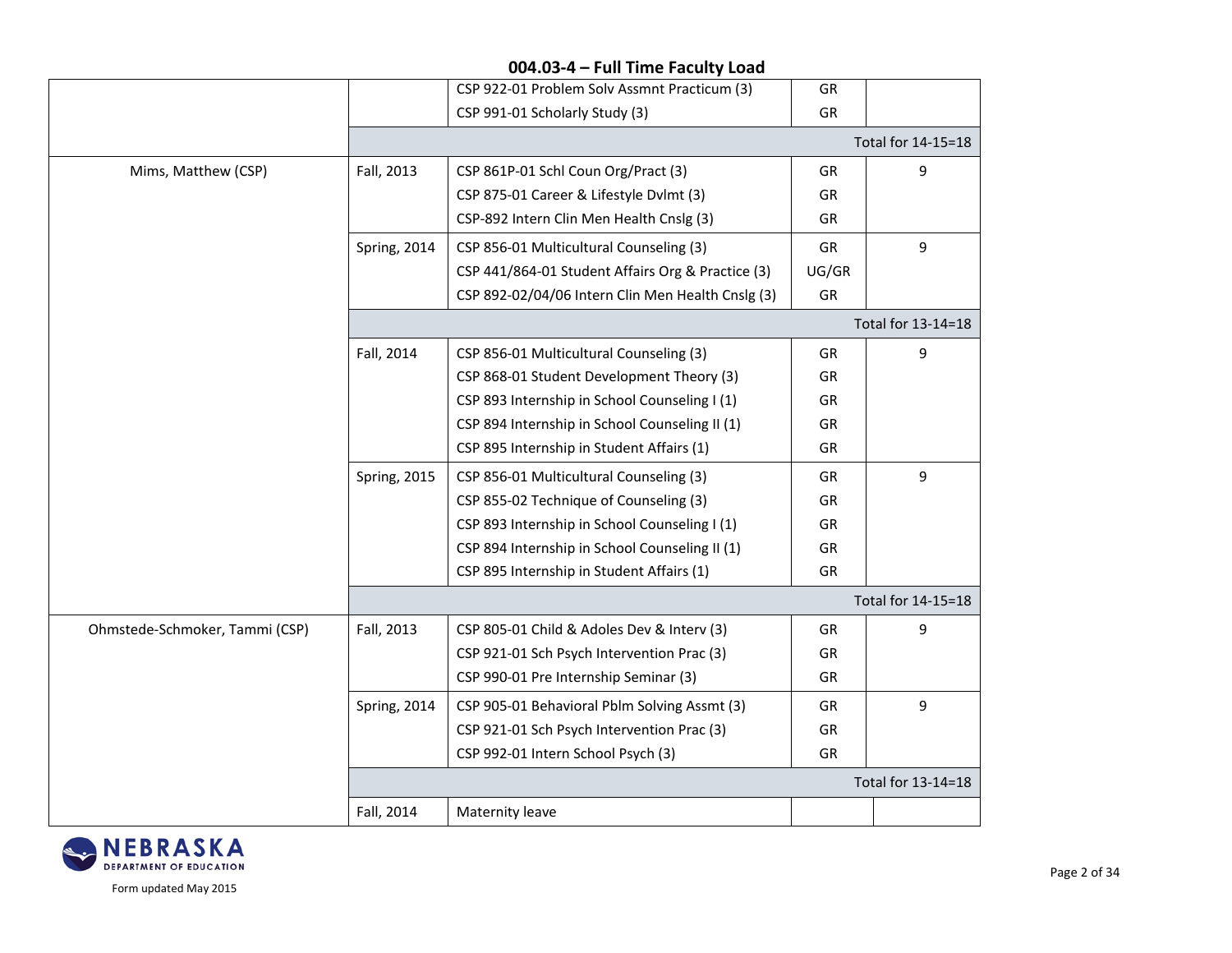|                         | Spring, 2015 | CSP 905-01 Behavioral Pblm Solving Assmt (3)         | GR        | 9                  |
|-------------------------|--------------|------------------------------------------------------|-----------|--------------------|
|                         |              | CSP 921-01 Sch Psych Intervention Prac (3)           | GR        |                    |
|                         |              | CSP 992-01 Intern School Psych (3)                   | GR        |                    |
|                         |              |                                                      |           | Total for 14-15=9  |
| Callueng, Carmelo (CSP) | Fall, 2013   | CSP 800-01 Adv. Ed.Psy. (3)                          | <b>GR</b> | 12                 |
|                         |              | CSP 880-02 Appr/Eval Indivd & Systems (3)            | GR        |                    |
|                         |              | CSP 899P-04 Orientation to School Psychology (3)     | GR        |                    |
|                         |              | CSP 907-01 Academic Problem Solving Assmt (3)        | GR        |                    |
|                         | Spring, 2014 | CSP 802-01 Research Methods Psych & Education<br>(3) | GR        | 12                 |
|                         |              | CSP 880-02 Appr/Eval Indivd & Systems (3)            | <b>GR</b> |                    |
|                         |              | CSP 907-01 Academic Problem Solving Assmt (3)        | GR        |                    |
|                         |              | CSP 960-01 Globalization of School Psych (3)         | GR        |                    |
|                         |              |                                                      |           | Total for 13-14=24 |
|                         | Fall, 2014   | CSP 907-01 Academic Problem Solving Assmt (3)        | GR        | 12                 |
|                         |              | CSP 908-01 Orientation to School Psychology (3)      | GR        |                    |
|                         |              | CSP 991-02 Scholarly Study x2 (3)                    | GR        |                    |
|                         | Spring, 2015 | CSP 802 Research Methods Psych & Educ (3)            | GR        | 12                 |
|                         |              | CSP 880-02 Appr/Eval Indivd & Systems (3)            | GR        |                    |
|                         |              | CSP 907-01 Academic Problem Solving Assmt (3)        | GR        |                    |
|                         |              | CSP 960-01 Globalization of School Psych (3)         | GR        |                    |
|                         |              |                                                      |           | Total for 14-15=24 |
| Bush, Erin (CDIS)       | Fall, 2013   | CDIS 335 Anat/Pys of Speech Mechanism (3)            | UG        | $\overline{7}$     |
|                         |              | CDIS 815 Neurological Found (2)                      | GR        |                    |
|                         |              | Clinical Supervision (2)                             | UG/GR     |                    |
|                         | Spring, 2014 | CDIS 335 Speech & Hearing Science (4)                | GR        | 9                  |
|                         |              | CDIS 876 TBI & Related Disorders (2)                 | GR        |                    |
|                         |              | Clinical Supervision (3)                             | UG/GR     |                    |
|                         |              |                                                      |           | Total for 13-14=16 |

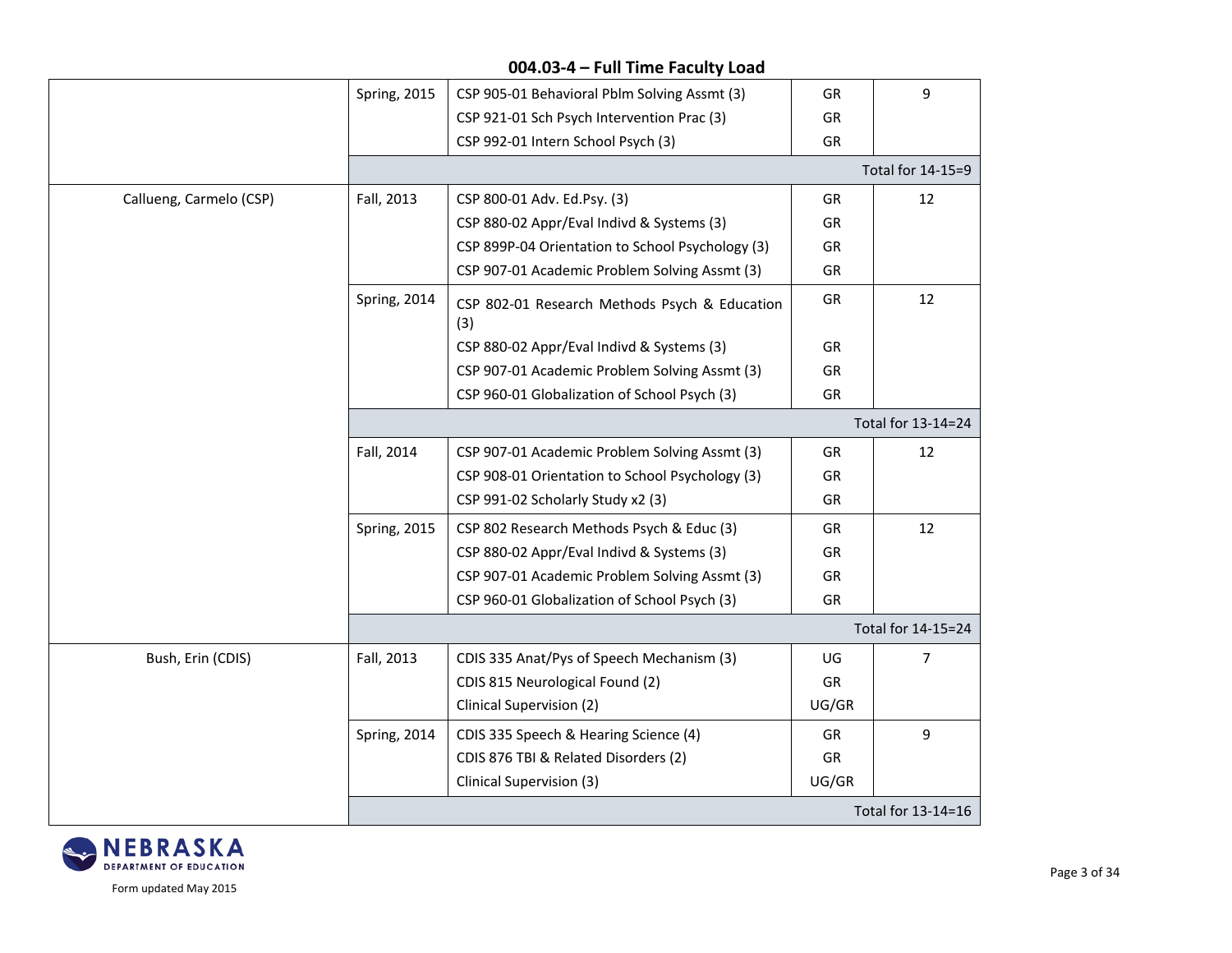|                      | Fall, 2014   | CDIS 252 Anat/Phys of Speech Mechanism (3)    | UG    | 8                  |  |  |
|----------------------|--------------|-----------------------------------------------|-------|--------------------|--|--|
|                      |              | CDIS 815 Neurological Found (2)               | GR    |                    |  |  |
|                      |              | Clinical Supervision (3)                      | UG/GR |                    |  |  |
|                      | Spring, 2015 | CDIS 335 Anat/Pys of Speech Mechanism (3)     | UG    | 8                  |  |  |
|                      |              | CDIS 876 TBI & Related Disorders (2)          | GR    |                    |  |  |
|                      |              | Clinical Supervision (3)                      | UG/GR |                    |  |  |
|                      |              |                                               |       | Total for 14-15=16 |  |  |
| Crowe, Linda (CDIS)  | Fall, 2013   | CDIS 851 Phonological Disorders (3)           | GR    | 8                  |  |  |
|                      |              | CDIS 852 Read/Writ Strategies for the SLP (2) | GR    |                    |  |  |
|                      |              | Department Chair (3)                          |       |                    |  |  |
|                      | Spring, 2014 | CDIS 362 Articulation Disorders (3)           | GR    | 6                  |  |  |
|                      |              | Department Chair (3)                          |       |                    |  |  |
|                      |              | Total for 13-14=14                            |       |                    |  |  |
|                      | Fall, 2014   | CDIS 261 Normal Language Disorders (3)        | UG    | 8                  |  |  |
|                      |              | CDIS 852 Read/Writ Strategies for the SLP (2) | GR    |                    |  |  |
|                      |              | Department Chair (3)                          |       |                    |  |  |
|                      | Spring, 2015 |                                               |       |                    |  |  |
|                      |              |                                               |       | Total for 14-15=8  |  |  |
| Kommers, Mary (CDIS) | Fall, 2013   | CDIS 331 Clinical Methods and Procedures (3)  | UG    | 9                  |  |  |
|                      |              | Clinic Coordinator (3)                        | UG    |                    |  |  |
|                      |              | Clinical Supervision(3)                       | UG/GR |                    |  |  |
|                      | Spring, 2014 | CDIS 215 Introduction to Phonetics (3)        | UG    | 9                  |  |  |
|                      |              | Clinic Coordinator (3)                        | UG    |                    |  |  |
|                      |              | Clinical Supervision(3)                       | UG/GR |                    |  |  |
|                      |              |                                               |       | Total for 13-14=18 |  |  |
|                      | Fall, 2014   | CDIS 311 Clinical Methods & Procedures (3)    | UG    | 9                  |  |  |
|                      |              | Clinic Coordinator (3)                        | UG    |                    |  |  |
|                      |              | Clinical Supervision(3)                       | UG/GR |                    |  |  |

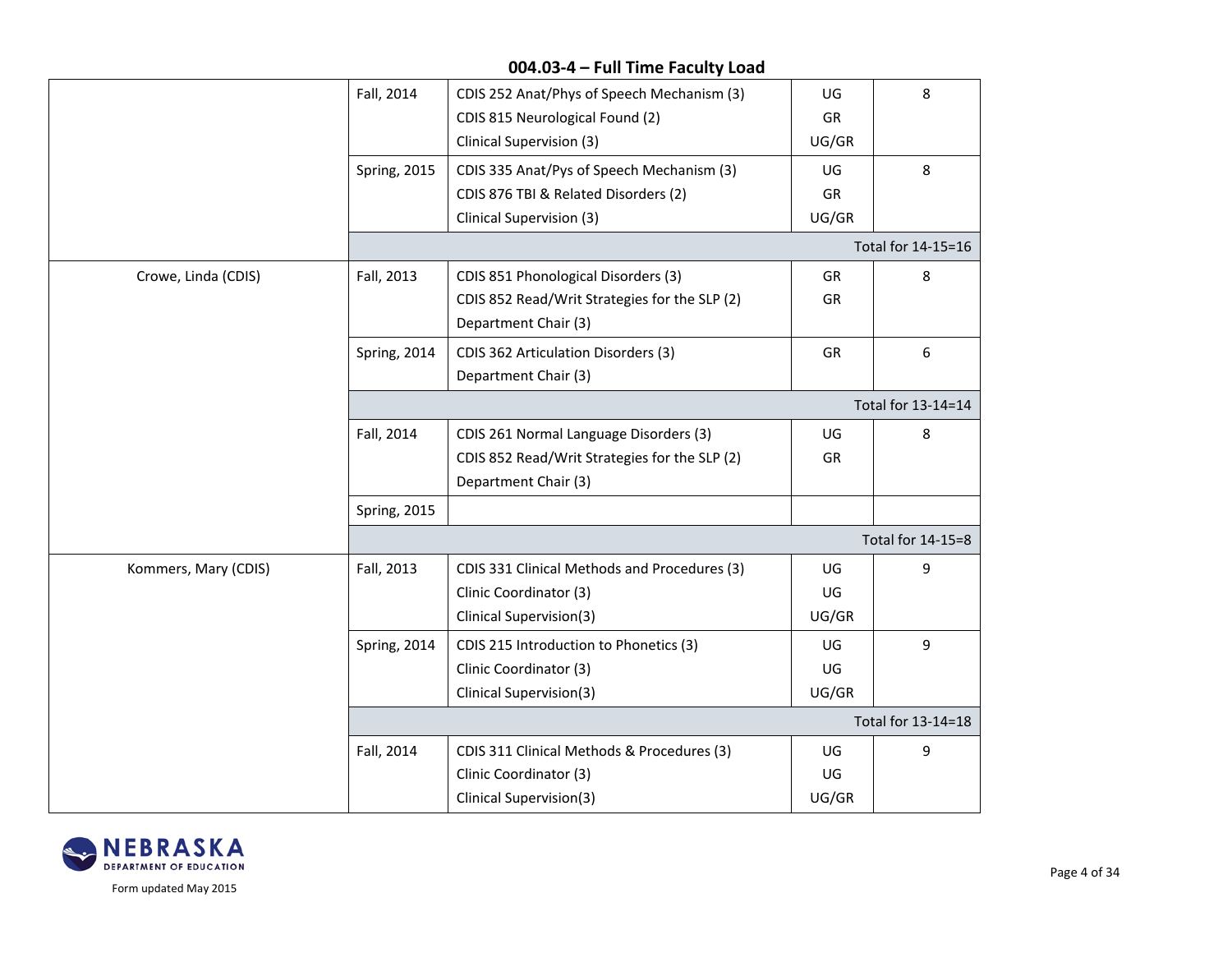#### **004.03-4 – Full Time Faculty Load** Spring, 2015 | CDIS 215 Introduction to Phonetics (3) CDIS 312 Field Experience (3) Clinic Coordinator (3) Clinical Supervision(3) UG UG UG UG/GR 12 Total for 14-15=21 McKelvey, Miechelle (CDIS) | Fall, 2013 | CDIS 840P Augmentative /Alternative Comm (3) CDIS 887 Aphasia Rehabilitation (3) Clinical Supervision (2) GR GR UG/GR 8 Spring, 2014 CDIS 406 Adult Communication Disorders (2) CDIS 857 Dysphagia (2) CDIS 868 Motor Speech Disorders (2) Clinical Supervision (2) UG GR GR UG/GR 8 Total for 13-14=16 Fall, 2014 | CDIS 840P Augmentative / Alternative Comm (3) CDIS 887 Aphasia Rehabilitation (3) GR GR 6 Spring, 2015 | CDIS 406 Adult Communication Disorders (2) CDIS 854 Dysphasia (2) CDIS 868 Motor Speech Disorders (2) UG GR GR 6 Total for 14-15=12 Moody, Laura (CDIS) Fall, 2013 CDIS 210 Survey of Comm. Disorders (3) RiteCare Clinic Coordinator/Super (6) UG UG/GR 9 Spring, 2014 | CDIS 210 Survey of Communication Disorders (3) RiteCare Clinic Telepractice Services (6) UG 9 Total for 13-14=18 Fall, 2014 CDIS 210 Survey of Comm. Disorders (3) RiteCare Clinic Coordinator/Super (6) UG UG/GR 9 Spring, 2015 | RiteCare Clinic Coordinator/Super (6) | UG/GR | 6 Total for 14-15=15

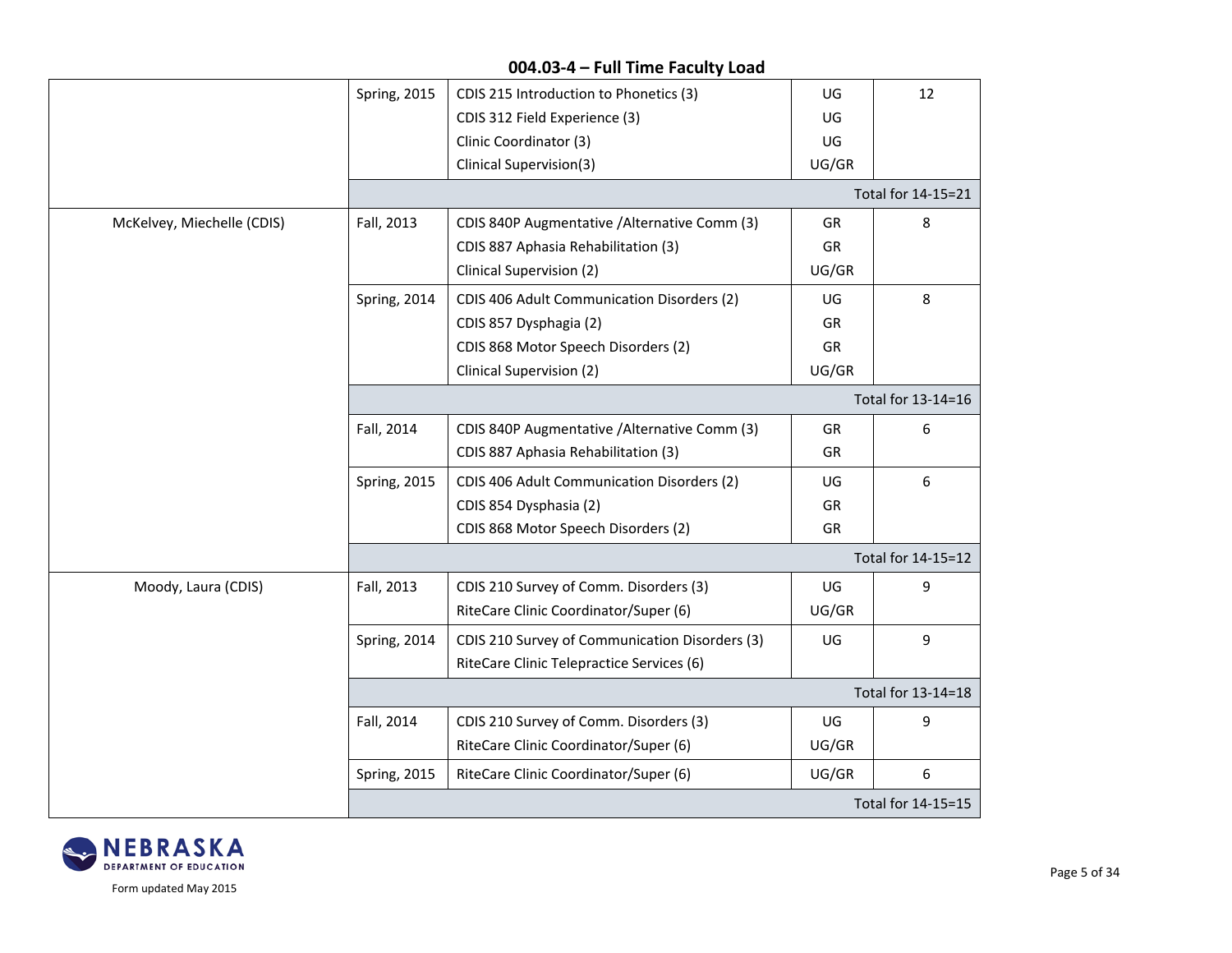| Moore, Jan (CDIS)         | Fall, 2013          | CDIS 480/880 Research in DCIS (3)                                       | UG/GR | 9                  |  |  |
|---------------------------|---------------------|-------------------------------------------------------------------------|-------|--------------------|--|--|
|                           |                     | CDIS 410/410H Intro to Audiology (4)                                    | UG    |                    |  |  |
|                           |                     | Clinical Supervision (2)                                                | UG/GR |                    |  |  |
|                           | Spring, 2014        | CDIS 415 Aural Rehab (3)                                                | UG    | $9\,$              |  |  |
|                           |                     | CDIS 488 Senior Seminar (3)                                             | UG    |                    |  |  |
|                           |                     | Clinical Supervision (3)                                                | UG/GR |                    |  |  |
|                           |                     |                                                                         |       | Total for 13-14=18 |  |  |
|                           | Fall, 2014          | CDIS 188 A Look at Sign Language (3)                                    | UG    | 11                 |  |  |
|                           |                     | CDIS 480/880 Research in DCIS (3)                                       | UG/GR |                    |  |  |
|                           |                     | CDIS 410/410H Intro to Audiology (4)                                    | UG    |                    |  |  |
|                           |                     | Clinical Supervision (1)                                                | UG/GR |                    |  |  |
|                           | <b>Spring, 2015</b> | Interim Dept. Chair (3)                                                 |       | 10                 |  |  |
|                           |                     | CDIS 415 Aural Rehab (3)                                                | UG    |                    |  |  |
|                           |                     | CDIS 488 Senior Seminar (3)                                             | UG    |                    |  |  |
|                           |                     | Clinical Supervision (1)                                                | UG/GR |                    |  |  |
|                           |                     |                                                                         |       | Total for 14-15=21 |  |  |
| Potthoff, Patricia (CDIS) | Fall, 2013          | CDIS 485/885P Fluency Disorders (3)                                     | UG/GR | $\overline{7}$     |  |  |
|                           |                     | Clinical Supervision (4)                                                | UG/GR |                    |  |  |
|                           | Spring, 2014        | CDIS 470/870P Professional Issues in Speech,                            | UG/GR | $\overline{7}$     |  |  |
|                           |                     | Language, Pathology (3)                                                 | UG/GR |                    |  |  |
|                           |                     | Clinical Supervision (4)                                                | UG/GR |                    |  |  |
|                           |                     | Total for 13-14=14                                                      |       |                    |  |  |
|                           | Fall, 2014          | CDIS 485/885P Fluency Disorders (3)                                     | UG/GR | 7                  |  |  |
|                           |                     | Clinical Supervision (4)                                                | UG/GR |                    |  |  |
|                           | <b>Spring, 2015</b> | CDIS 470/870P Professional Issues in Speech,<br>Language, Pathology (3) | UG/GR | $\overline{7}$     |  |  |
|                           |                     | Clinical Supervision (4)                                                | UG/GR |                    |  |  |
|                           | Total for 14-15=14  |                                                                         |       |                    |  |  |
|                           |                     |                                                                         |       |                    |  |  |

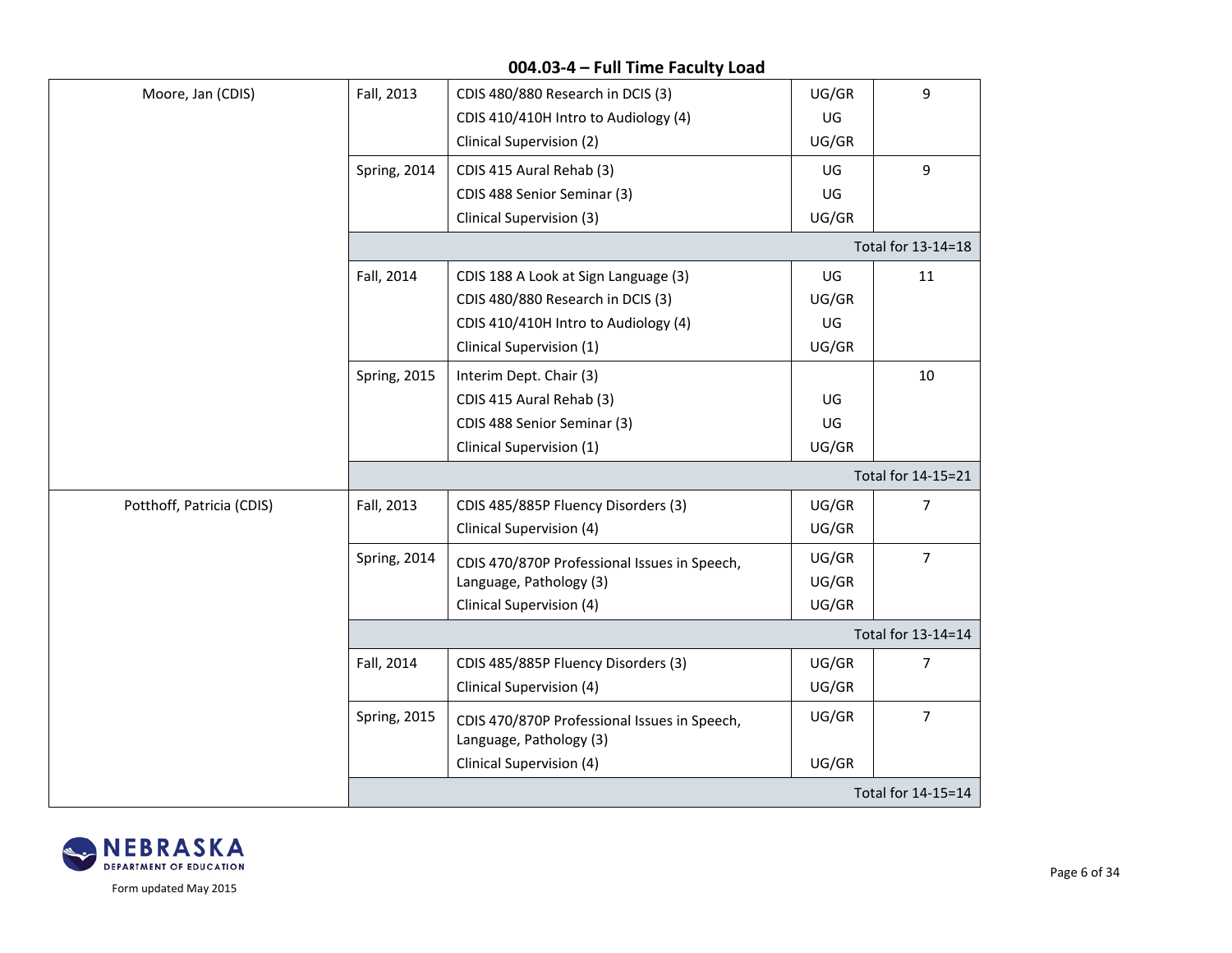| Schneider, Whitney (CDIS) | Fall, 2013   | CDIS 110 Artic for Non-native Speakers (3)                           | UG    | 8                  |
|---------------------------|--------------|----------------------------------------------------------------------|-------|--------------------|
|                           |              | CDIS 356/856P Comm Disorders of Adolescents (2)                      | UG    |                    |
|                           |              | CDIS 261 Normal Language Development (3)                             | UG    |                    |
|                           | Spring, 2014 | CDIS 110 Artic for Non-native Speakers & Clinical<br>Supervision (3) | UG    | 9                  |
|                           |              | CDIS 210 Survey of Communication Disorders (3)                       | UG    |                    |
|                           |              | CDIS 354 Pre-school Language Disorders (3)                           | UG    |                    |
|                           |              |                                                                      |       | Total for 13-14=17 |
|                           | Fall, 2014   | Leave - Doctoral studies                                             |       |                    |
|                           | Spring, 2015 | CDIS 110 Artic for Non-native Speakers & Clinical<br>Supervision (3) | UG    | 8                  |
|                           |              | CDIS 354 Pre-school Language Disorders (3)                           | UG    |                    |
|                           |              | CDIS 356/856P Comm Disorders of Adolescents (2)                      | UG/GR |                    |
|                           |              |                                                                      |       | Total for 14-15=8  |
| Adkins, Megan (KSS)       | Fall, 2013   | PE 121 Sports Skills for Physical Education (2)                      | UG    | 10                 |
|                           |              | PE 221 Teaching Sport and Leisure Activities (2)                     | UG    |                    |
|                           |              | PE 325 Motor Learning and Dev (3)                                    | UG    |                    |
|                           |              | PE 369 Remedial and Adpt PE (3)                                      | UG    |                    |
|                           | Spring, 2014 | PE 121 Sports Skills for Physical Education (2)                      | UG    | $\overline{7}$     |
|                           |              | PE 241 Rhythmic Activities for PE Teachers (2)                       | UG    |                    |
|                           |              | PE 369 Remedial and Adpt PE (3)                                      | UG    |                    |
|                           |              |                                                                      |       | Total for 13-14=17 |
|                           | Fall, 2014   | PE 200 Teaching Sport Skills & Non-Rhythmic<br>Activities (3)        | UG    | 9                  |
|                           |              | PE 450 Curriculum & Assessment for PE (3)                            | UG    |                    |
|                           |              | PE 831 Curriculum Design in PE (3)                                   | GR    |                    |
|                           | Spring, 2015 | PE 200 Teaching Sport Skills & Non-Rhythmic<br>Activities (3)        | UG    | 9                  |
|                           |              | PE 369 Remedial and Adpt PE (3)                                      | UG    |                    |

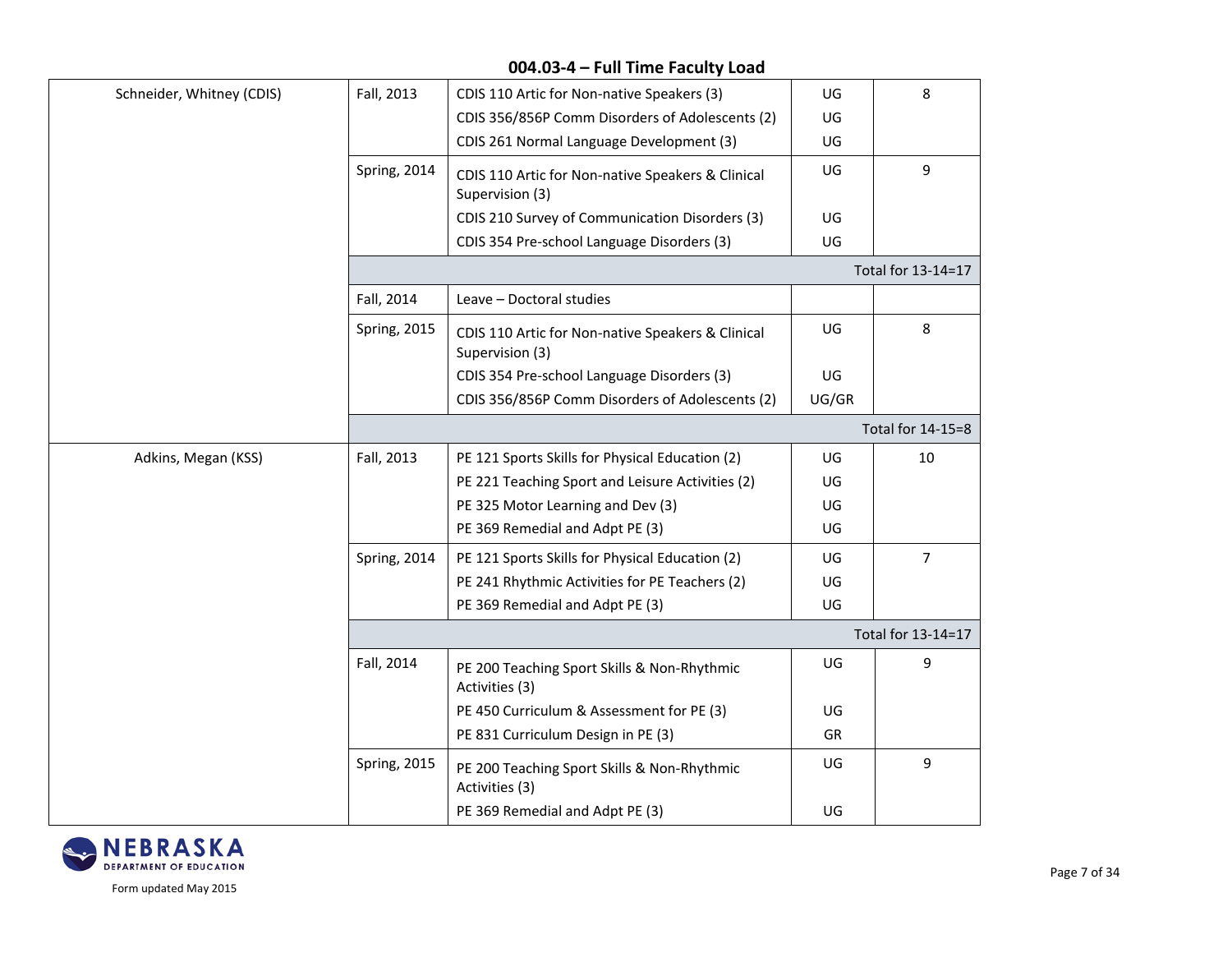|                         |                     | PE 872 PE for Students w/Dev Disabilities (3)                  | GR  |                    |
|-------------------------|---------------------|----------------------------------------------------------------|-----|--------------------|
|                         |                     |                                                                |     | Total for 14-15=18 |
| Akhei, Kazuma (KSS)     | Fall, 2013          |                                                                |     |                    |
|                         | Spring, 2014        |                                                                |     |                    |
|                         |                     |                                                                |     | Total for 13-14=0  |
|                         | Fall, 2014          | PE 174C Clinical Level 2A / PE 174D Clinical Level 2B<br>(4)   | UG  | 8                  |
|                         |                     | PE 360 Intro to Anatomical Biomechanics (4)                    | UG  |                    |
|                         | <b>Spring, 2015</b> | PE 174C Clinical Level 2A / PE 174D Clinical Level 2B<br>(4)   | UG  | 10                 |
|                         |                     | PE 360 Intro to Anatomical Biomechanics (4)                    | UG  |                    |
|                         |                     | PE 470 Gen Med Cond & Pharm App Sport/Excer<br>(2)             | UG  |                    |
|                         |                     |                                                                |     | Total for 14-15=18 |
| Amundson, Barbara (KSS) | Spring 2014         | PE 150 Healthy, Wealthy and Wise (3)                           | UG  | 12                 |
|                         |                     | REC 251 Comp App in Health, PE, Rec and Leisure<br>Studies (3) | UG  |                    |
|                         |                     | REC 375 Leadership in Rec, Sport and Tourism (3)               | UG  |                    |
|                         |                     | REC 355 Travel Behavior (3)                                    | UG  |                    |
|                         |                     |                                                                |     |                    |
|                         |                     |                                                                |     | Total for 13-14=12 |
|                         | Fall, 2014          | PE 150 Healthy, Wealthy and Wise (3)                           | UG. | 12                 |
|                         |                     | REC 155 Dimensions of Tourism (3)                              | UG  |                    |
|                         |                     | REC 251 Comp App in Health, PE, Rec and Leisure<br>Studies (3) | UG  |                    |
|                         |                     | REC 356 Selected Topics in Travel & Tourism (3)                | UG. |                    |
|                         | Spring, 2015        | PE 150 Healthy, Wealthy and Wise (3)                           | UG  | 12                 |
|                         |                     | REC 355 Travel Behavior (3)                                    | UG  |                    |
|                         |                     | REC 356 Selected Topics in Travel & Tourism (3)                | UG  |                    |

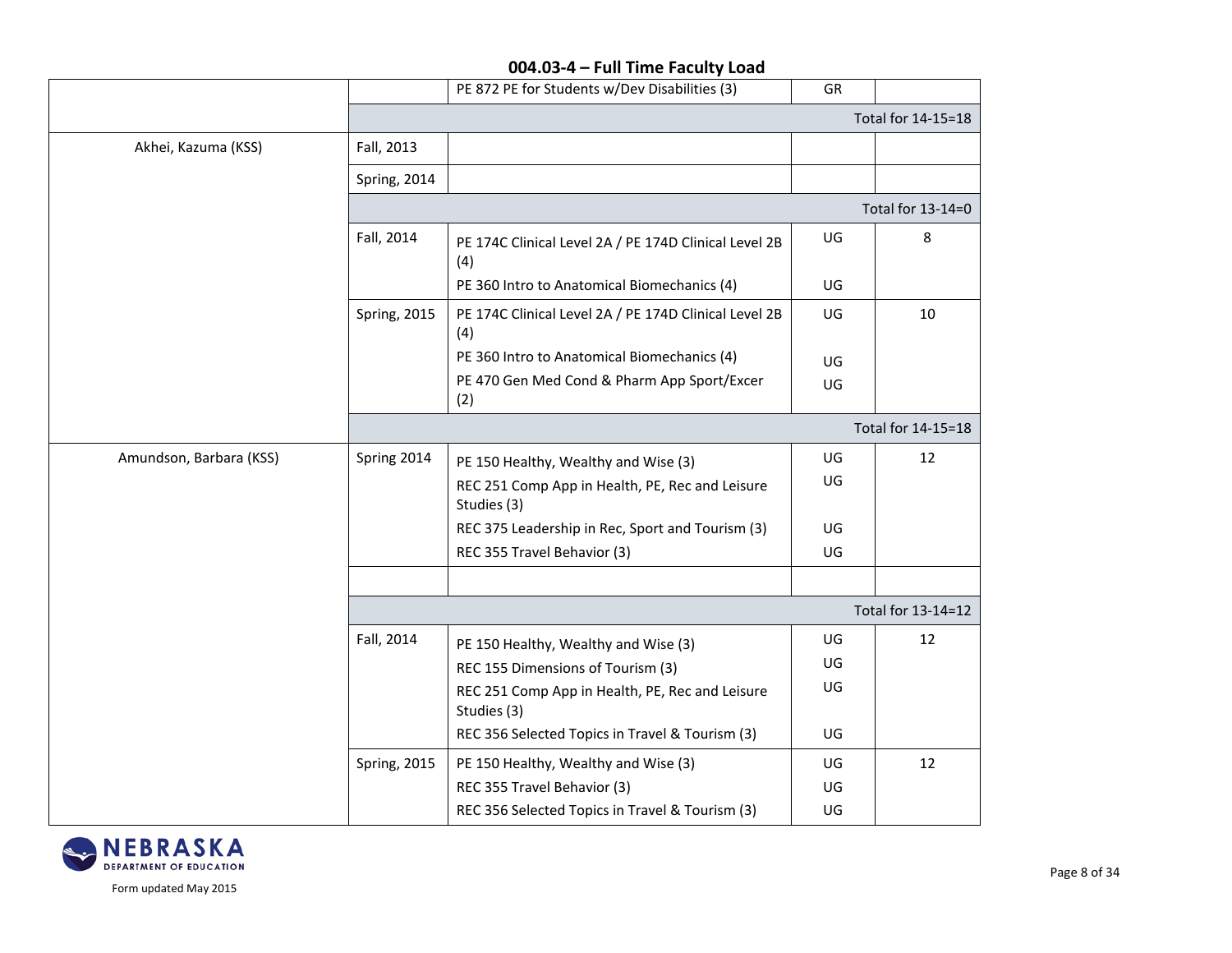|                      |              | REC 375 Leadership in Rec, Sport and Tourism (3)            | UG    |                    |  |
|----------------------|--------------|-------------------------------------------------------------|-------|--------------------|--|
|                      |              |                                                             |       | Total for 14-15=24 |  |
| Bice, Matt (KSS)     | Fall, 2013   | PE 310+lab Intro to Human Physiology of Exercise<br>(4)     | UG    | 7                  |  |
|                      |              | PE 475 Research Methods in Exercise Science (3)             | UG    |                    |  |
|                      | Spring, 2014 | PE 310+ 6 labs Intro to Human Physiology of<br>Exercise (9) | UG    | 9                  |  |
|                      |              |                                                             |       | Total for 13-14=16 |  |
|                      | Fall, 2014   | PE 310+lab Intro to Human Physiology of Exercise<br>(4)     | UG    | $\overline{7}$     |  |
|                      |              | PE 467/867 Fitness Testing (3)                              | UG/GR |                    |  |
|                      | Spring, 2015 | PE 310+lab Intro to Human Physiology of Exercise<br>(4)     | UG    | $\overline{7}$     |  |
|                      |              | PE 475 Research Methods in Exercise Science (3)             | GR    |                    |  |
|                      |              |                                                             |       | Total for 14-15=14 |  |
| Bishop, Paul (KSS)   | Fall, 2013   | PE 450 Curriculum and Assessment for PE (3)                 | UG    | 6                  |  |
|                      |              | PE 845 Motor Development (3)                                | GR    |                    |  |
|                      |              | Also has coaching assignments                               |       |                    |  |
|                      | Spring, 2014 | Retired                                                     |       |                    |  |
|                      |              | Total for 13-14=6                                           |       |                    |  |
|                      | Fall, 2014   |                                                             |       |                    |  |
|                      | Spring, 2015 |                                                             |       |                    |  |
|                      |              |                                                             |       | Total for 14-15=0  |  |
| English, Kathy (KSS) | Fall, 2013   | PE 250 Athletic Injury Assessment I (3)                     | UG    | 9                  |  |
|                      |              | PE 174A Athletic Training Clinical Series-Level IA (2)      | UG    |                    |  |
|                      |              | PE 265 Emergency Medical Response (2)                       | UG    |                    |  |
|                      |              | Clinical Coordinator (2)                                    | UG    |                    |  |
|                      | Spring, 2014 | PE 174B Athletic Training Clinical Series-Level IB (2)      | UG    | 10                 |  |

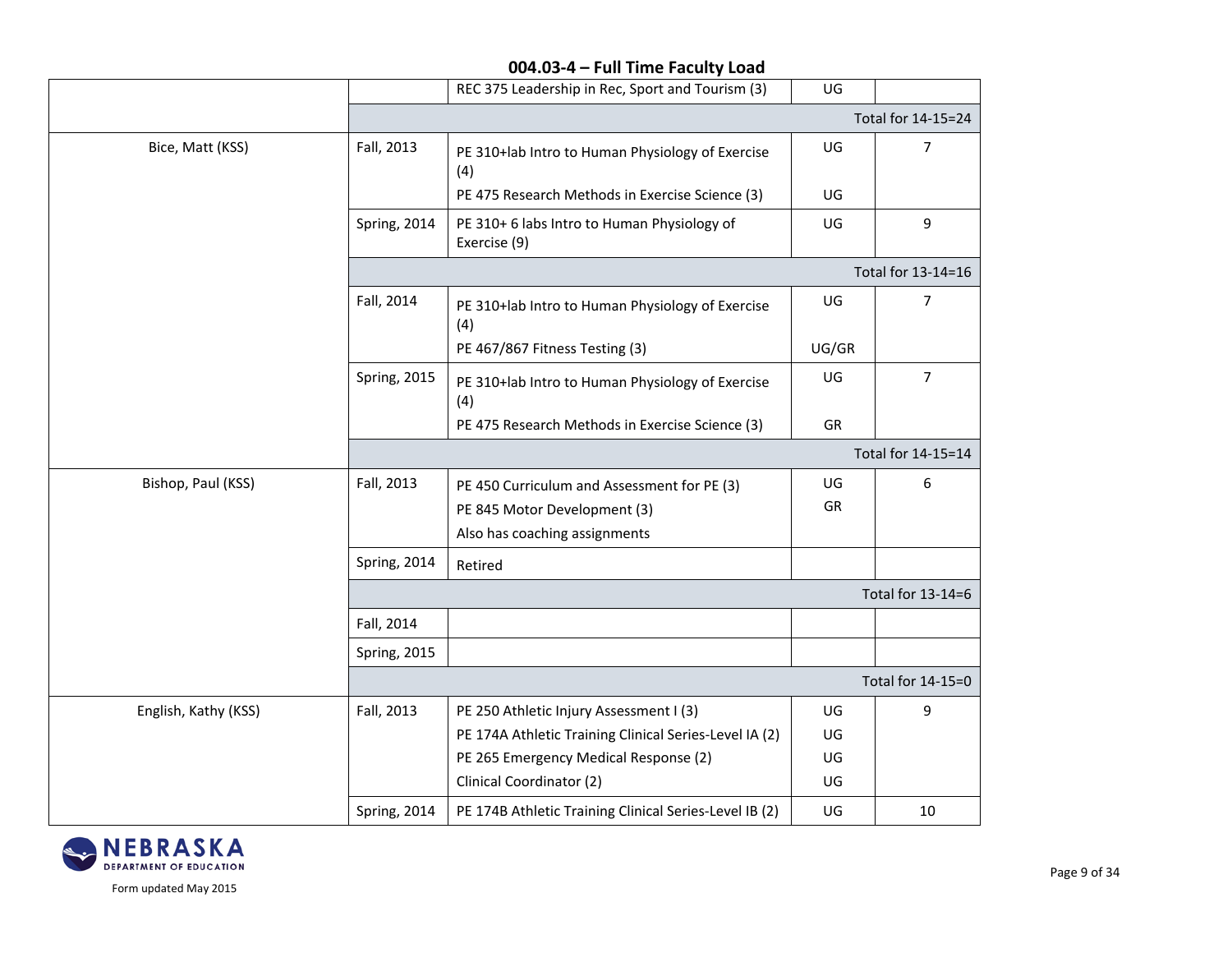|                      |                     | PE 251 Athletic Injury Assessment II: UE (3)                  | UG                |                    |  |
|----------------------|---------------------|---------------------------------------------------------------|-------------------|--------------------|--|
|                      |                     | PE 262 CPR/AED for the Professional Rescuer (1)               | UG                |                    |  |
|                      |                     | PE 350 Therapeutic Modalities in Athletic Training<br>(4)     | UG                |                    |  |
|                      |                     |                                                               |                   | Total for 13-14=19 |  |
|                      | Fall, 2014          | PE 250 Athletic Injury Assessment I (3)                       | UG                | 9                  |  |
|                      |                     | PE 174A Athletic Training Clinical Series-Level IA (2)        | UG                |                    |  |
|                      |                     | PE 265 Emergency Medical Response (2)                         | UG                |                    |  |
|                      |                     | Clinical Coordinator (2)                                      | UG                |                    |  |
|                      | <b>Spring, 2015</b> | PE 174B Athletic Training Clinical Series-Level IB (2)        | UG                | 12                 |  |
|                      |                     | PE 251 Athletic Injury Assessment II: UE (3)                  | UG                |                    |  |
|                      |                     | PE 262 CPR/AED for the Professional Rescuer (1)               | UG                |                    |  |
|                      |                     | PE 265 Emergency Medical Response (2)                         | UG                |                    |  |
|                      |                     | PE 350+lab Therapeutic Modalities in Athletic<br>Training (4) | UG                |                    |  |
|                      |                     |                                                               |                   | Total for 14-15=21 |  |
| Franzen, Carey (KSS) | Fall, 2013          |                                                               |                   |                    |  |
|                      | Spring, 2014        |                                                               |                   |                    |  |
|                      |                     |                                                               | Total for 13-14=0 |                    |  |
|                      | Fall, 2014          | PE 100 Principals of PE (2)                                   | UG                | 11                 |  |
|                      |                     | PE 121 Sports Skills for PE (2)                               | UG                |                    |  |
|                      |                     | PE 325 Motor Learning & Development (3)                       | UG                |                    |  |
|                      |                     | PE 361 Integrating Movement & Dance (1)                       | UG                |                    |  |
|                      |                     | PE 420 Methods in Health & PE (3)                             | UG                |                    |  |
|                      | <b>Spring, 2015</b> | PE 100 Principals of PE (2)                                   | UG                | 11                 |  |
|                      |                     | PE 121 Sports Skills for PE (2)                               | UG                |                    |  |
|                      |                     | PE 150 Healthy, Wealthy, and Wise (3)                         | UG                |                    |  |
|                      |                     | PE 361 Integrating Movement & Dance (1)                       | UG                |                    |  |
|                      |                     | PE 441 Elem PE Methods (3)                                    | UG                |                    |  |

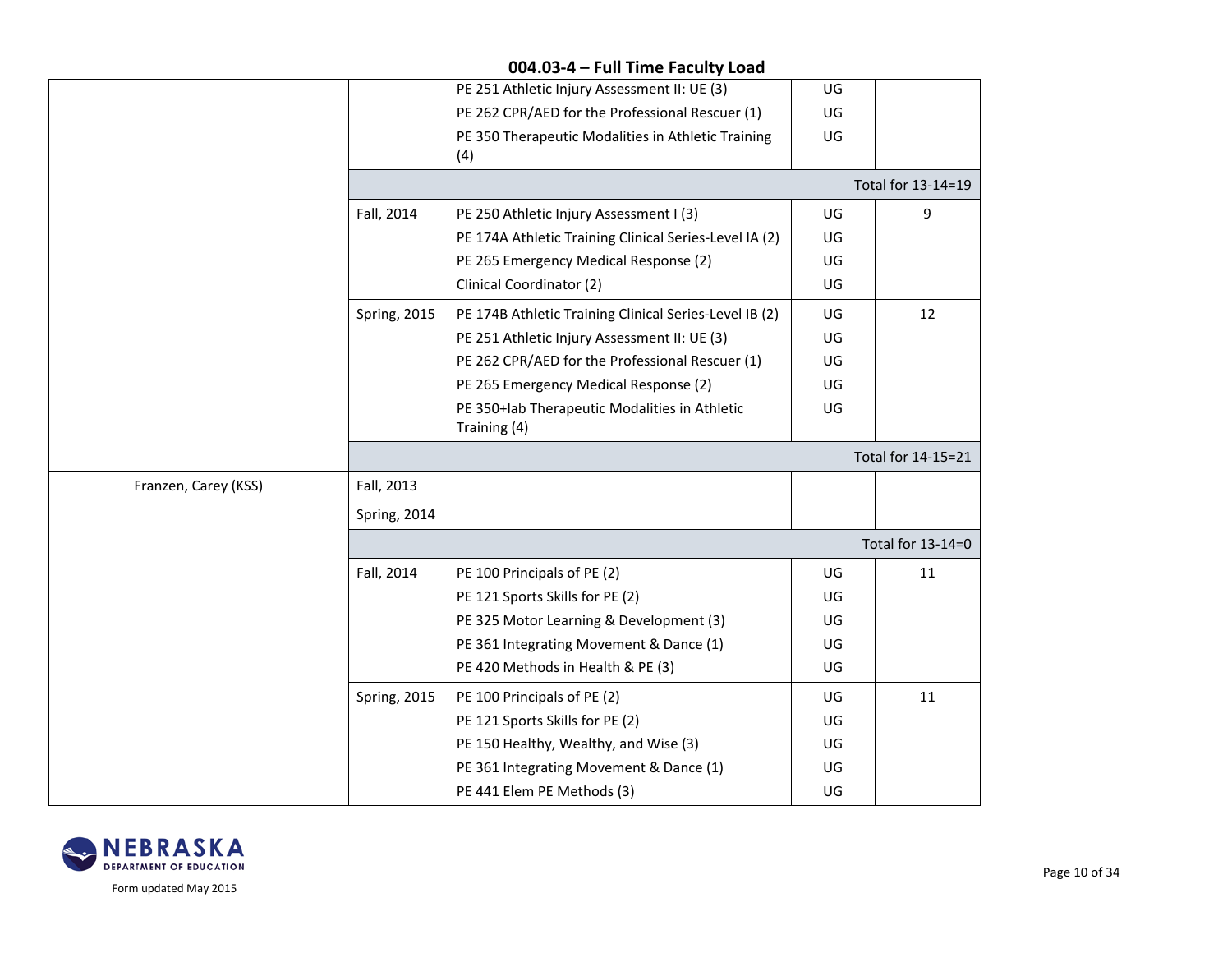|                      |                     |                                                         |    | Total for 14-15=22 |  |  |
|----------------------|---------------------|---------------------------------------------------------|----|--------------------|--|--|
| Hoffman, Scott (KSS) | Fall, 2013          | PE 150 Healthy, Wealthy, and Wise x 5 (3)               | UG | 15                 |  |  |
|                      | Spring, 2014        | PE 150 Healthy, Wealthy, and Wise x 2 (3)               | UG | 9                  |  |  |
|                      |                     | PE 265 Emergency Medical Response (2)                   | UG |                    |  |  |
|                      |                     | PE 262 CPR/AED for the Professional Rescuer (1)         | UG |                    |  |  |
|                      |                     | Total for 13-14=24                                      |    |                    |  |  |
|                      | Fall, 2014          | PE 150 Healthy, Wealthy, and Wise x3 (3)                | UG | 12                 |  |  |
|                      |                     | PE 188 General Studies Portal (3)                       | UG |                    |  |  |
|                      | Spring, 2015        | PE 150 Healthy, Wealthy, and Wise x 2 (3)               | UG | 12                 |  |  |
|                      |                     | PE 188 General Studies Portal (3)                       | UG |                    |  |  |
|                      |                     | PE 265 Emergency Medical Response (2)                   | UG |                    |  |  |
|                      |                     | PE 262 CPR/AED for the Professional Rescuer (1)         | UG |                    |  |  |
|                      |                     |                                                         |    | Total for 14-15=24 |  |  |
| Iten, Mary (KSS)     | Fall, 2013          | PE 360 Intro to Anatomical Biomechanics (4)             | UG | 12                 |  |  |
|                      |                     | PE 464 Secondary School Health (3)                      | UG |                    |  |  |
|                      |                     | PE 226 Elementary School Health Teaching x2 (1)         | UG |                    |  |  |
|                      |                     | PE 150 Healthy, Wealthy, and Wise (3)                   | UG |                    |  |  |
|                      | Spring, 2014        | PE 360 Intro to Anatomical Biomechanics (4)             | UG | 12                 |  |  |
|                      |                     | PE 463 Health Safety Elementary School (3)              | UG |                    |  |  |
|                      |                     | PE 226 Elementary School Health Teaching x2 (1)         | UG |                    |  |  |
|                      |                     | PE 150 Healthy, Wealthy, and Wise (3)                   | UG |                    |  |  |
|                      |                     |                                                         |    | Total for 13-14=24 |  |  |
|                      | Fall, 2014          | Retired                                                 |    |                    |  |  |
|                      | <b>Spring, 2015</b> |                                                         |    |                    |  |  |
|                      |                     |                                                         |    | Total for 14-15=0  |  |  |
| Scantling, Eve (KSS) | Fall, 2013          | PE 220 Teaching Aerobic and Anaerobic Activities<br>(1) | UG | 8.5                |  |  |
|                      |                     | PE 150 Healthy, Wealthy, and Wise (3)                   | UG |                    |  |  |

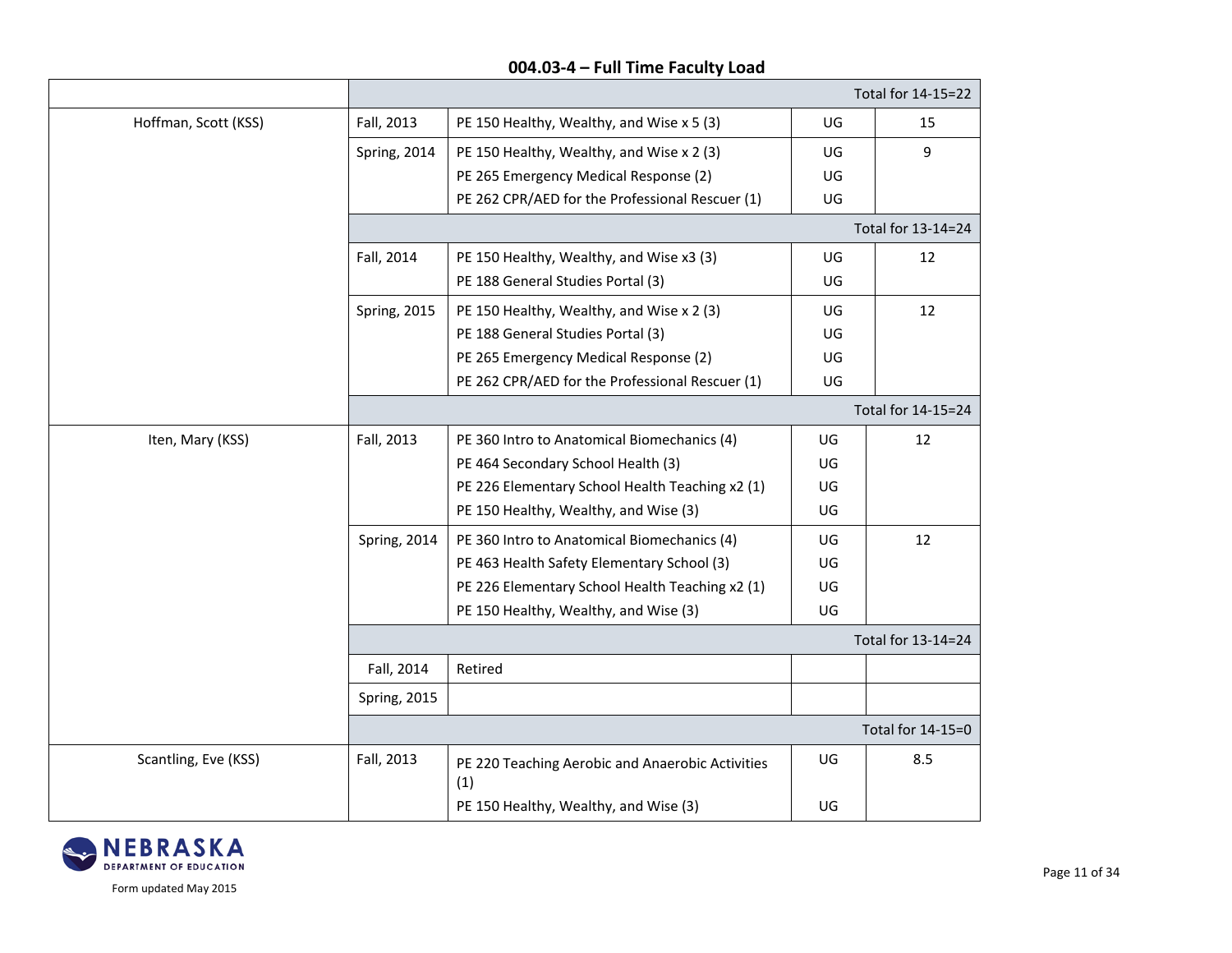|                       |                     | PE 110 Basic Sports (.5)                                | UG |                    |
|-----------------------|---------------------|---------------------------------------------------------|----|--------------------|
|                       |                     | PE 188 General Studies Portal (3)                       | UG |                    |
|                       |                     | REC 477 Internship (1)                                  | UG |                    |
|                       | Spring, 2014        | PE 110 Basic Sports (.5)                                | UG | 12.5               |
|                       |                     | PE 188 General Studies Portal (3)                       | UG |                    |
|                       |                     | PE 211 Advanced Sports (1)                              | UG |                    |
|                       |                     | PE 220 Teaching Aerobic and Anaerobic Activities<br>(1) | UG |                    |
|                       |                     | PE 305 Fitness Leadership (3)                           | UG |                    |
|                       |                     | PE 328 Water Safety Instructor (3)                      | UG |                    |
|                       |                     | REC 477 Internship (1)                                  | UG |                    |
|                       |                     |                                                         |    | Total for 13-14=21 |
|                       | Fall, 2014          | PE 110 Basic Sports (.5)                                | UG | 9.5                |
|                       |                     | PE 188 General Studies Portal (3)                       | UG |                    |
|                       |                     | PE 220 Teaching Aerobic and Anaerobic Activities<br>(1) | UG |                    |
|                       |                     | PE 226 Elem School Health Teaching (1)                  | UG |                    |
|                       |                     | PE 305 Fitness Leadership (3)                           | UG |                    |
|                       |                     | REC 477 Internship (1)                                  | UG |                    |
|                       | <b>Spring, 2015</b> | PE 110 Basic Sports (.5)                                | UG | 11.5               |
|                       |                     | PE 188 General Studies Portal (3)                       | UG |                    |
|                       |                     | PE 211 Advanced Sports (1)                              | UG |                    |
|                       |                     | PE 305 Fitness Leadership (3)                           | UG |                    |
|                       |                     | PE 328 Water Safety Instructor (3)                      | UG |                    |
|                       |                     | REC 477 Internship (1)                                  | UG |                    |
|                       |                     |                                                         |    | Total for 14-15=21 |
| Sheridan, Terri (KSS) | Fall, 2013          | PE 100 Principles of PE (2)                             | UG | 10                 |
|                       |                     | PE 150 Healthy, Wealthy, and Wise (3)                   | UG |                    |
|                       |                     | PE 241 Rhythmic Activities for PE Teachers (2)          | UG |                    |
|                       |                     | PE 265 Emergency Medical Response (2)                   | UG |                    |

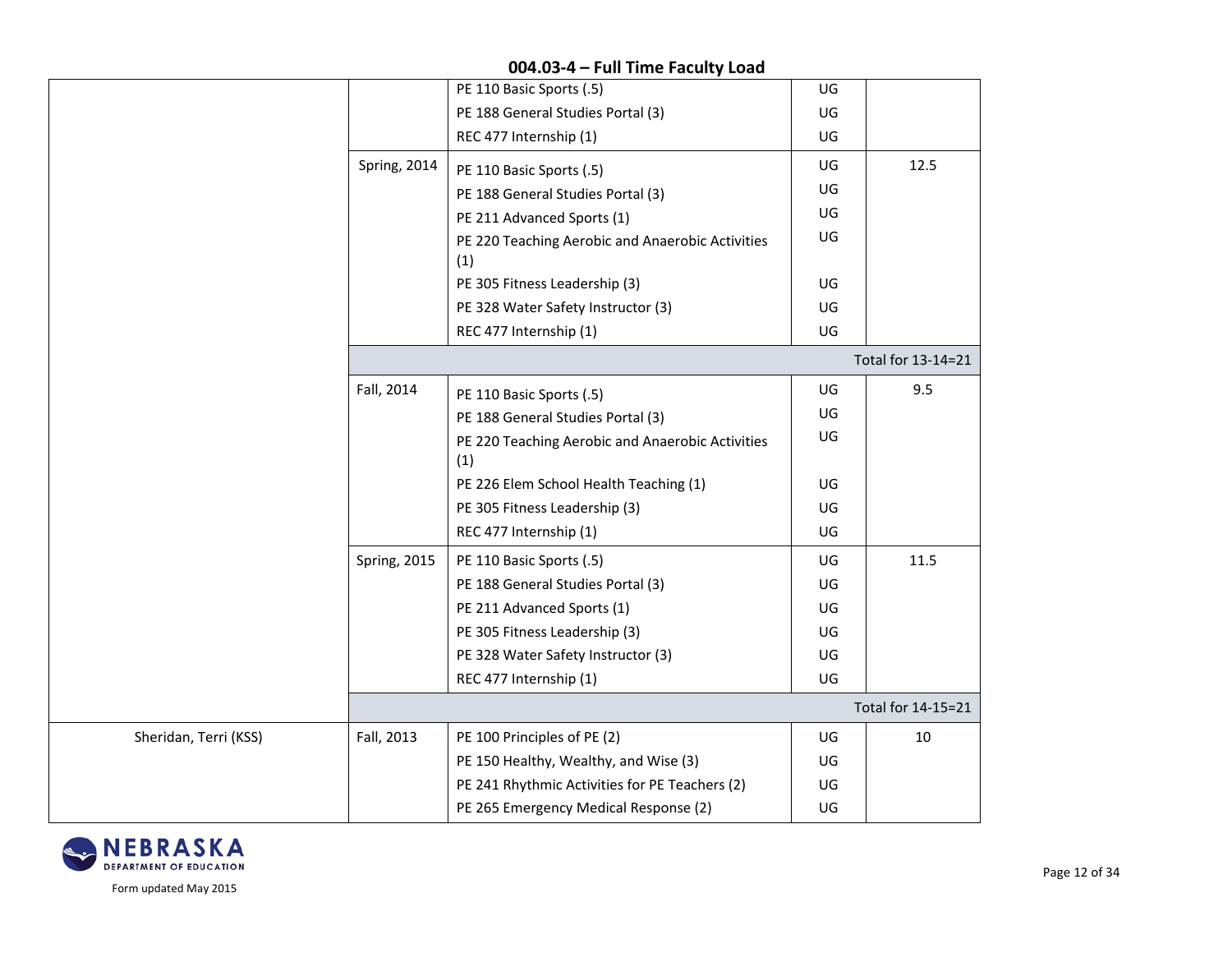#### PE 361 Integrating Movement & Dance (1) UG Spring, 2014 | PE 100 Principles of PE  $(2)$ PE 150 Healthy, Wealthy, and Wise (3) PE 265 Emergency Medical Response (2) PE 361 Integrating Movement & Dance (1) UG UG UG UG 8 Total for 13-14=18 Fall, 2014  $\vert$  PE 150 Healthy, Wealthy, and Wise (3) PE 241 Rhythmic Activities for PE Teachers (2) PE 265 Emergency Medical Response (2) PE 464 Secondary School Health (3) PE 471 Field Experience in Health & PE (2) UG UG UG UG UG 12 Spring, 2015 | PE 150 Healthy, Wealthy, and Wise  $(3)$ PE 241 Rhythmic Activities for PE Teachers (2) PE 265 Emergency Medical Response (2) PE 463 Health Safety Elem School (3) PE 471 Field Experience in Health & PE (2) UG UG UG UG UG 12 Total for 14-15=24 Unruh, Scott (KSS) Fall, 2013 PE 360+lab Intro to Anatomical Biomechanics (4) PE 460/860P + lab Gross Anatomy of Movement 3) PE 374 Field Experience in Univ. PE (1) REC 477 Internship (1) UG UG/GR UG UG 9 Spring, 2014 | PE 174 Athletic Training Clinical Series (1) PE 264+lab Foundation of Athletic Training (2) PE 360+lab Intro to Anatomical Biomechanics (4) PE 499 Senior Seminar in Athletic Training (1)UG REC 477 Internship (1) UG UG UG UG UG 9 Total for 13-14=18 Fall, 2014 | PE 360+lab Intro to Anatomical Biomechanics (4) | UG | 12



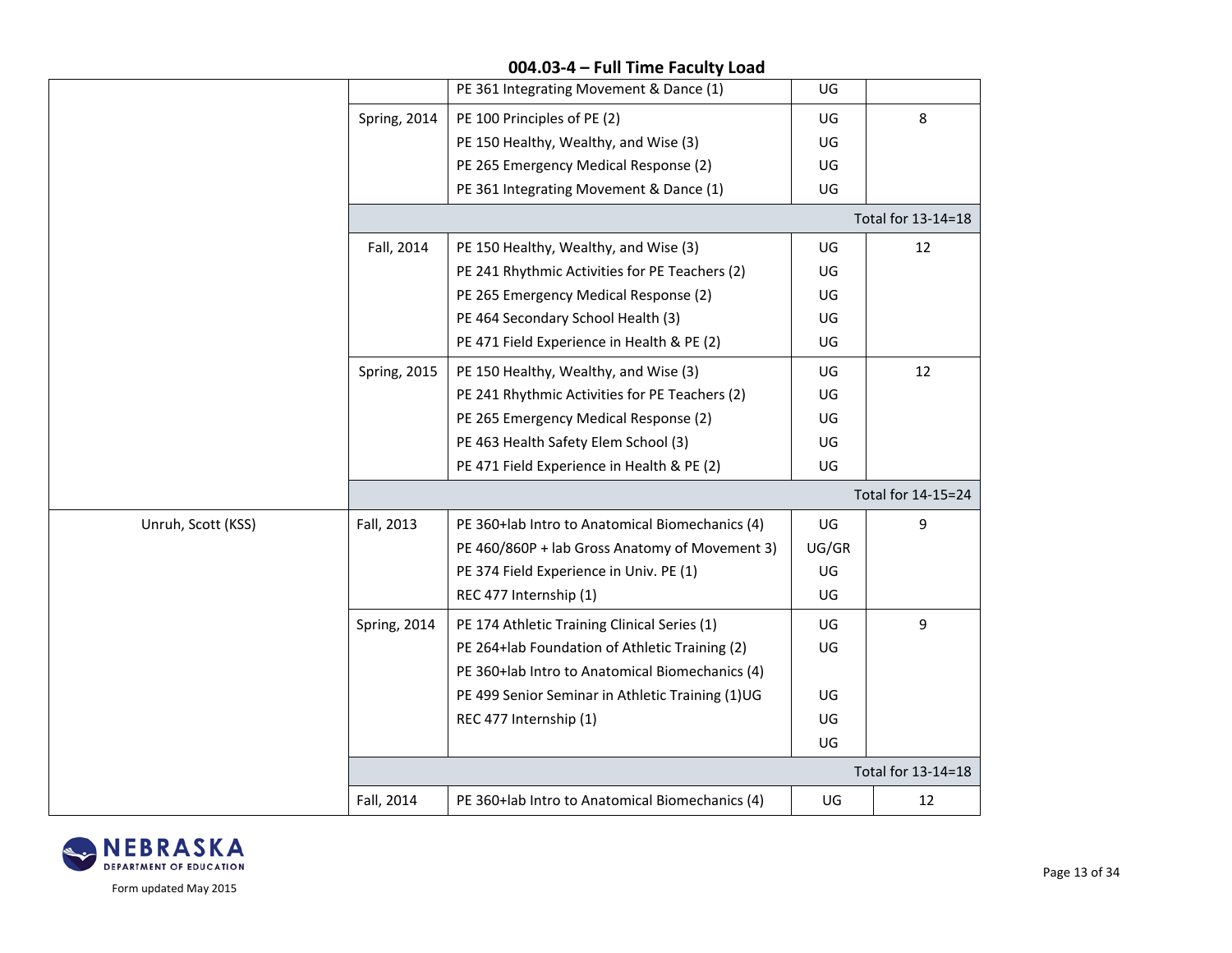|                    |              | PE 375 Rehabilitation Techniques in Athletic<br>Training (4) | UG |                    |
|--------------------|--------------|--------------------------------------------------------------|----|--------------------|
|                    |              | PE 174 Athletic Training Clinical Series (1)                 | UG |                    |
|                    |              | REC 477 Internship (1)                                       | UG |                    |
|                    |              | ATEP Coordinator (2)                                         |    |                    |
|                    | Spring, 2015 | PE 174 Athletic Training Clinical Series (1)                 | UG | 7                  |
|                    |              | PE 264+lab Foundation of Athletic Training (2)               | UG |                    |
|                    |              | PE 499 Senior Seminar in Athletic Training (1)UG             |    |                    |
|                    |              | REC 477 Internship (1)                                       | UG |                    |
|                    |              | ATEP Coordinator (2)                                         | UG |                    |
|                    |              |                                                              |    | Total for 14-15=19 |
| Agard, Julie (TE)  | Fall, 2013   | TE 316 Primary Grades Literacy x 3 (2)                       | UG | 11                 |
|                    |              | TE 317 Field Experience Literacy x 2 (1)                     | UG |                    |
|                    |              | Transfer Student Advisor (3)                                 | UG |                    |
|                    | Spring, 2014 | TE 316 Primary Grades Literacy x 2 (2)                       | UG | 8                  |
|                    |              | TE 317 Field Experience Literacy (1)                         | UG |                    |
|                    |              | Transfer Student Advisor (3)                                 | UG |                    |
|                    |              |                                                              |    | Total for 13-14=19 |
|                    | Fall, 2014   | TE 316 Primary Grades Literacy x 3 (2)                       | UG | 13                 |
|                    |              | TE 317 Field Experience Literacy (1)                         | UG |                    |
|                    |              | Transfer Student Advisor (6)                                 | UG |                    |
|                    | Spring, 2015 | TE 316 Primary Grades Literacy x 2 (2)                       | UG | 11                 |
|                    |              | TE 317 Field Experience Literacy (1)                         | UG |                    |
|                    |              | Transfer Student Advisor (6)                                 | UG |                    |
|                    |              |                                                              |    | Total for 14-15=24 |
| Anderson, Ken (TE) | Fall, 2013   | TE 800 Educational Research x 2 (3)                          | GR | 9                  |
|                    |              | Department Chair (3)                                         |    |                    |
|                    | Spring, 2014 | TE 800 Educational Research x 2 (3)                          | GR | 9                  |
|                    |              | Department Chair (3)                                         |    |                    |

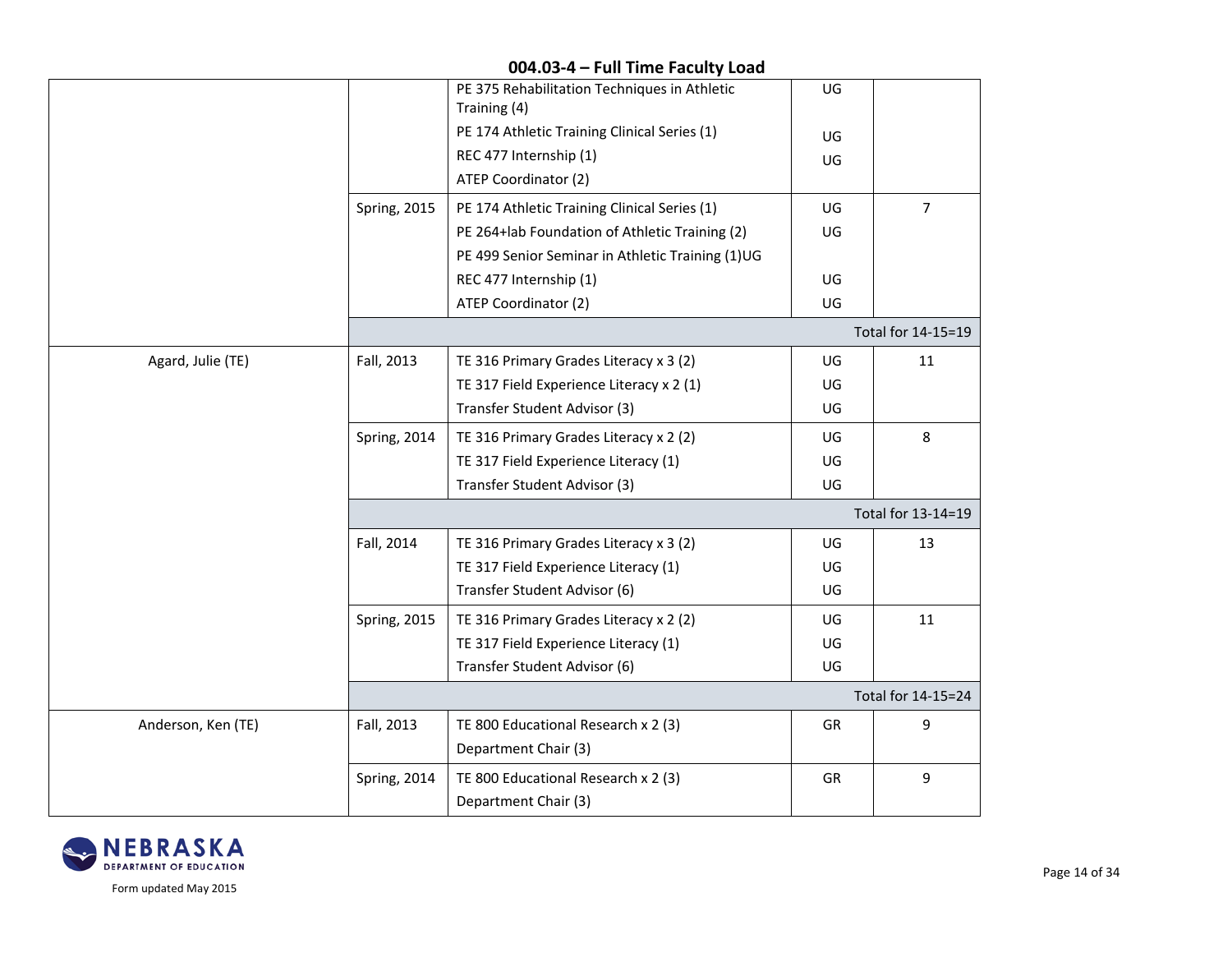|                    | Total for 13-14=18   |                                                                          |    |                    |  |
|--------------------|----------------------|--------------------------------------------------------------------------|----|--------------------|--|
|                    | Fall, 2014           | TE 800 Educational Research (3)<br>Admin Release (Chair) (6)             | GR | 9                  |  |
|                    | Spring, 2015         | TE 100 Teaching in a Democratic Society (3)<br>Admin Release (Chair) (6) | GR | 9                  |  |
|                    |                      |                                                                          |    | Total for 14-15=18 |  |
| Bruner, Patsy (TE) | Fall, 2013           | TE 472 Management and Assessment in Middle<br>Level Cl (2)               | UG | 13                 |  |
|                    |                      | TE 473 Field Experience in Middle Level Cl (1)                           | UG |                    |  |
|                    |                      | TE 318 Management and Assessment in<br>PreSch/Elem Cl x 2 (2)            | UG |                    |  |
|                    |                      | TE 331 Intermediate Literacy x 2 (3)                                     | UG |                    |  |
|                    | Spring, 2014         | TE 318 Management and Assessment in<br>PreSch/Elem Cl x 2 (2)            | UG | 10.5               |  |
|                    |                      | TE 331 Intermediate Literacy (3)                                         | UG |                    |  |
|                    |                      | TE 204 Typical/Atypical Growth and Development<br>(3)                    | UG |                    |  |
|                    |                      | TE 473 Field Experience in Middle Level Cl (.5)                          | UG |                    |  |
|                    | Total for 13-14=23.5 |                                                                          |    |                    |  |
|                    | Fall, 2014           | TE 472 Management and Assessment in Middle<br>Level Cl (2)               | UG | 13                 |  |
|                    |                      | TE 473 Field Experience in Middle Level Cl (1)                           | UG |                    |  |
|                    |                      | TE 318 Management and Assessment in<br>PreSch/Elem Cl x 2 (2)            | UG |                    |  |
|                    |                      | TE 331 Intermediate Literacy x 2 (3)                                     | UG |                    |  |
|                    | Spring, 2015         | TE 204 Typical/Atypical Growth and Development<br>(3)                    | UG | 11                 |  |
|                    |                      | TE 473 Field Experience in Middle Level Cl x2 (.5)                       | UG |                    |  |
|                    |                      | TE 318 Management and Assessment in<br>PreSch/Elem Cl x 2 (2)            | UG |                    |  |

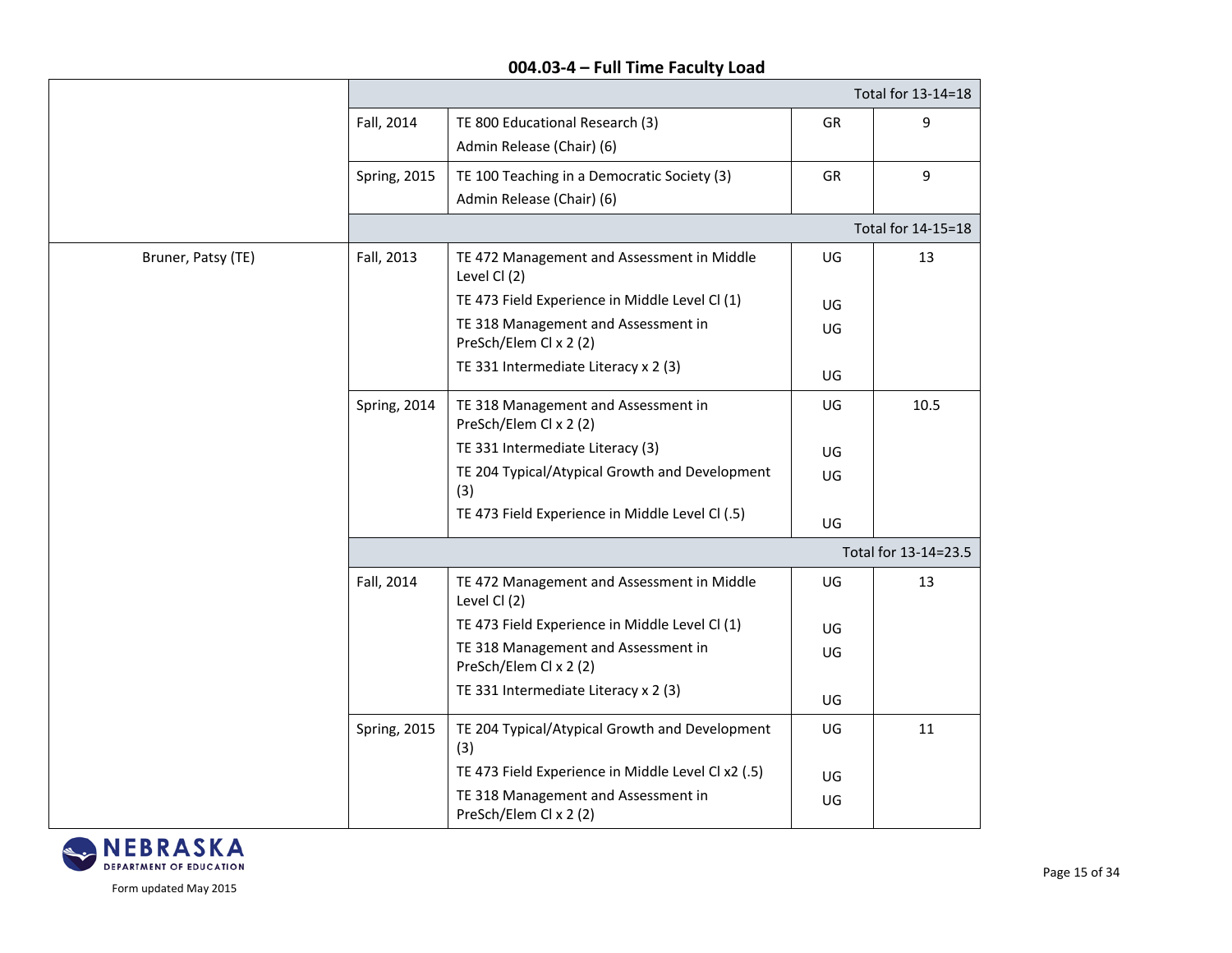|                   |                    | TE 331 Intermediate Literacy (3)                                           |       |                    |  |
|-------------------|--------------------|----------------------------------------------------------------------------|-------|--------------------|--|
|                   |                    |                                                                            | UG    |                    |  |
|                   |                    |                                                                            |       | Total for 14-15=24 |  |
| Cepero, Jude (TE) | Fall, 2013         | TESE 479/879 Teaching Social Skills to Students w<br>Autism (3)            | UG/GR | 9                  |  |
|                   |                    | TESE 470/823P Guiding the Social and Emotional<br>Dev of Gifted (3)        | UG/GR |                    |  |
|                   |                    | TE 411 Inclusive Practices for Students w<br>Exceptionalities PK-8 (3)     | UG    |                    |  |
|                   | Spring, 2014       | TE 411 Inclusive Practices for Students w<br>Exceptionalities PK-8 (3)     | UG    | 9                  |  |
|                   |                    | TESE 826 Program Design for Gifted/Talented<br>Education (3)               | GR    |                    |  |
|                   |                    | TESE 830 Consult/Collab with Families & Agencies<br>Ind w/disabilities (3) | GR    |                    |  |
|                   | Total for 13-14=18 |                                                                            |       |                    |  |
|                   | Fall, 2014         | TESE 830 Consult/Collab with Families & Agencies<br>Ind w/disabilities (3) | GR    | 12                 |  |
|                   |                    | TESE 469/TE822P Psychology & Education of<br>Gifted/Talented Learners (3)  | UG/GR |                    |  |
|                   |                    | TE 411 Inclusive Practices for Students w<br>Exceptionalities PK-8 x2 (3)  | UG    |                    |  |
|                   | Spring, 2015       | TESE 825 Curriculum Design & Develop<br>Gifted/Talented Ed. (3)            | GR    | 9                  |  |
|                   |                    | TESE 479/879 Teaching Social Skills to Students w<br>Autism (3)            | UG/GR |                    |  |
|                   |                    | TE 411 Inclusive Practices for Students w<br>Exceptionalities PK-8 (3)     | UG    |                    |  |
|                   |                    |                                                                            |       | Total for 14-15=21 |  |
| Crow, Sherry (TE) | Fall, 2013         | TE 869 Intro to the Sch. Library (3)                                       | GR    | 9                  |  |
|                   |                    | TE 873 Reference Services and Sources (3)                                  | GR    |                    |  |
|                   |                    | TE 893 Field Experiences in SL (3)                                         | GR    |                    |  |

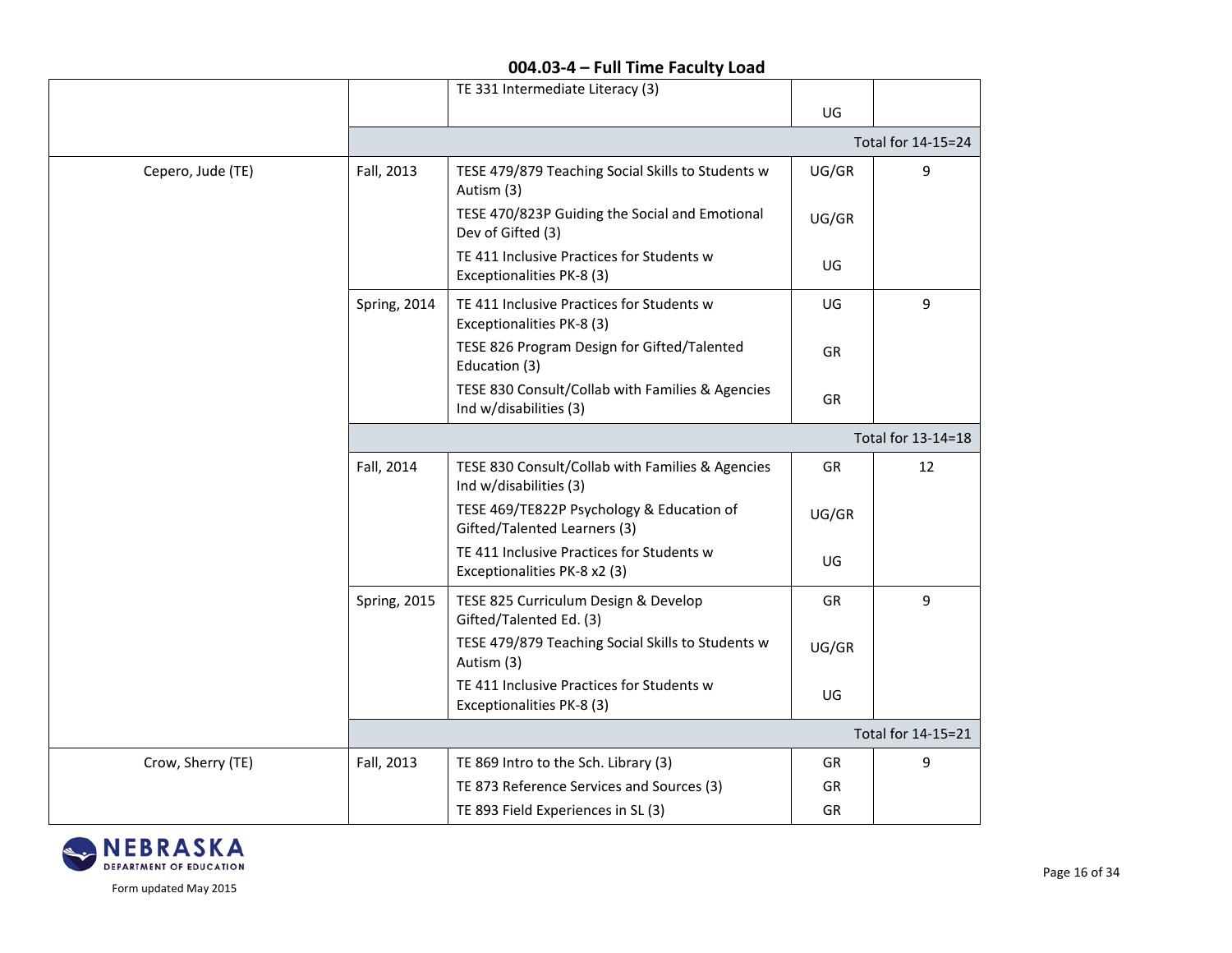|                         | Spring, 2014 | TE 869 Intro to the Sch. Library (3)                       | GR        | 9                  |
|-------------------------|--------------|------------------------------------------------------------|-----------|--------------------|
|                         |              | TE 871 Collection Development and Management               | GR        |                    |
|                         |              | (3)<br>TE 893 Field Experiences in SL (3)                  | GR        |                    |
|                         |              |                                                            |           |                    |
|                         |              |                                                            |           | Total for 13-14=18 |
|                         | Fall, 2014   | TE 869 Intro to the Sch. Library (3)                       | GR        | 9                  |
|                         |              | TE 899P Special Topics (3)                                 | GR        |                    |
|                         |              | TE 893 Field Experiences in SL (3)                         | GR        |                    |
|                         | Spring, 2015 | TE 866 Motivating the 21 <sup>st</sup> Century Learner (3) | GR        | $\boldsymbol{9}$   |
|                         |              | TE 869 Intro to the Sch. Library (3)                       | GR        |                    |
|                         |              | TE 893 Field Experiences in SL (3)                         | GR        |                    |
|                         |              |                                                            |           | Total for 14-15=18 |
| Fredrickson, Scott (TE) | Fall, 2013   | TE 870 Developing Web-based Portfolios (3)                 | GR        | 9                  |
|                         |              | TE 877 Developing Web-based Ed. Environments<br>(3)        | GR        |                    |
|                         |              | TE 882 Teacher Development Training in Instr.<br>Tech. (3) | <b>GR</b> |                    |
|                         | Spring, 2014 | TE 878 Leadership in Instructional Technology (3)          | GR        | 8                  |
|                         |              | TE 887 Electronic Media Production (3)                     | GR        |                    |
|                         |              | TE 891 Field Experience in Instructional Technology<br>(1) | <b>GR</b> |                    |
|                         |              | TE 892 Internship in Instructional Technology (1)          | GR        |                    |
|                         |              |                                                            |           | Total for 13-14=17 |
|                         | Fall, 2014   | TE 810 Design & Development of Instruction (3)             | GR        | $10\,$             |
|                         |              | TE 877 Developing Web-based Ed. Environments<br>(3)        | GR        |                    |
|                         |              | TE 885 Instructional Video Production (3)                  | GR        |                    |
|                         |              | TE 892 Internship in Instructional Technology (1)          | GR        |                    |
|                         | Spring, 2015 | TE 870 Developing Web-based Portfolios (3)                 | GR        | 8                  |
|                         |              | TE 880 Management TE 891 Field Experience in               |           |                    |



Form updated May 2015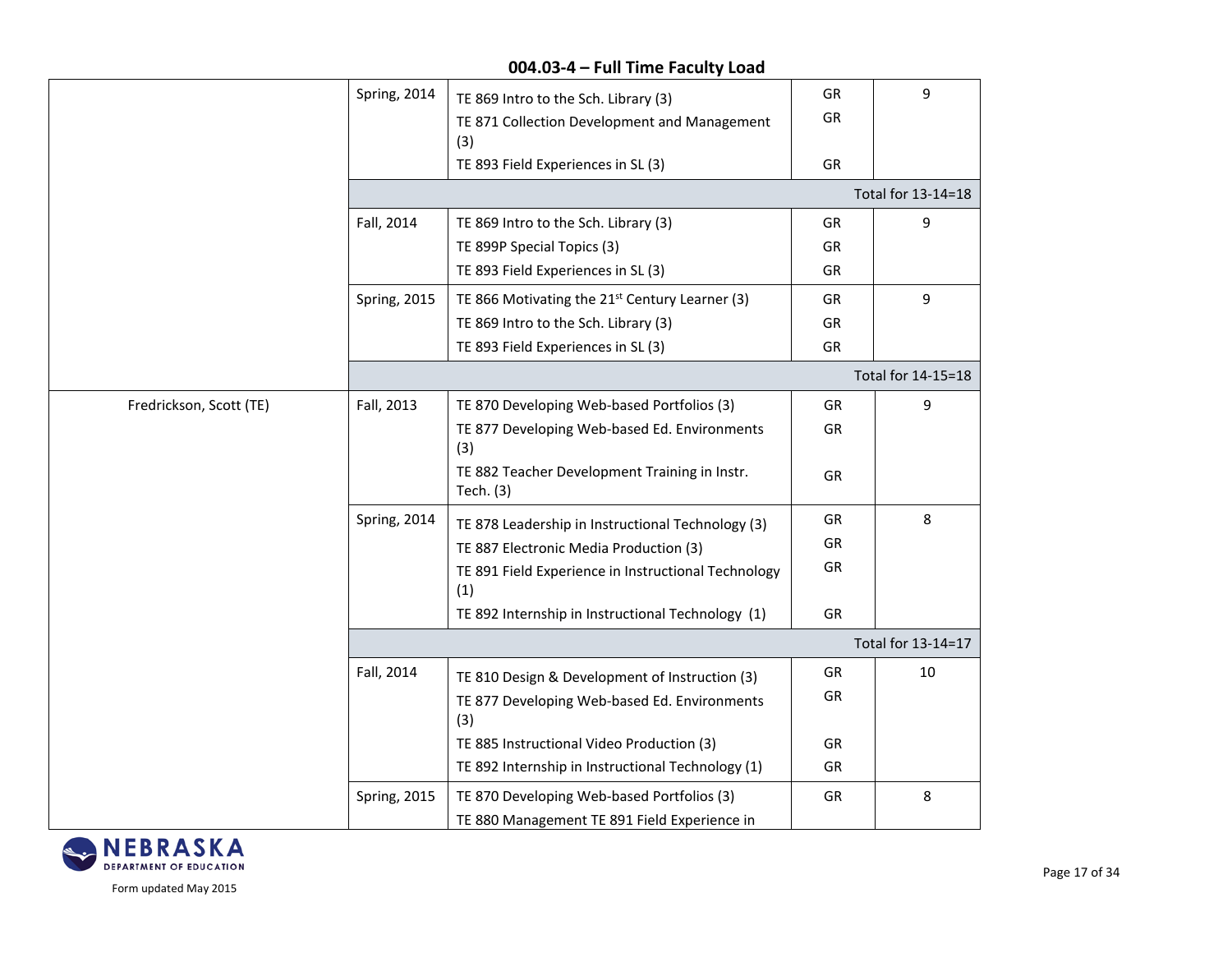|                        |                    | Instructional Tech (3)                                                                                          | GR |                    |  |
|------------------------|--------------------|-----------------------------------------------------------------------------------------------------------------|----|--------------------|--|
|                        |                    | TE 891 Field Experience in Instructional Technology<br>(1)<br>TE 892 Internship in Instructional Technology (1) | GR |                    |  |
|                        |                    |                                                                                                                 | GR |                    |  |
|                        |                    |                                                                                                                 |    | Total for 14-15=18 |  |
| Gaskill, Martonia (TE) | Fall, 2013         | TE 803 Phil. of Edu x 2 (3)                                                                                     | GR | 12                 |  |
|                        |                    | TE 206 Instr. Tech. and the Pre-Service Teacher x 2<br>(3)                                                      | UG |                    |  |
|                        | Spring, 2014       | TE 803 Phil. of Edu x 2 (3)                                                                                     | GR | 12                 |  |
|                        |                    | TE 206 Instr. Tech. and the Pre-Service Teacher x 2<br>(3)                                                      | UG |                    |  |
|                        | Total for 13-14=24 |                                                                                                                 |    |                    |  |
|                        | Fall, 2014         | TE 803 Phil. of Edu x 2 (3)                                                                                     | GR | 12                 |  |
|                        |                    | TE 206 Instr. Tech. and the Pre-Service Teacher x 2<br>(3)                                                      | UG |                    |  |
|                        | Spring, 2015       | TE 803 Phil. of Edu x 2 (3)                                                                                     | GR | 12                 |  |
|                        |                    | TE 206 Instr. Tech. and the Pre-Service Teacher x 2<br>(3)                                                      | UG |                    |  |
|                        |                    |                                                                                                                 |    | Total for 14-15=24 |  |
| Hansen, Tommy          | Fall, 2013         | TE 206 Instr. Tech. and the Pre-Service Teacher x 2<br>(3)                                                      | UG | 12                 |  |
|                        |                    | TE 845 Contemporary Theory and Practice in<br>Reading (3)                                                       | GR |                    |  |
|                        |                    | TE 854 Reading in the Content Areas (3)                                                                         | GR |                    |  |
|                        | Spring, 2014       | TE 206 Instr. Tech. and the Pre-Service Teacher x 2<br>(3)                                                      | GR | 12                 |  |
|                        |                    | TE 845 Contemporary Theory and Practice in<br>Reading (3)                                                       | GR |                    |  |
|                        |                    | TE 854 Reading in the Content Areas (3)                                                                         | GR |                    |  |

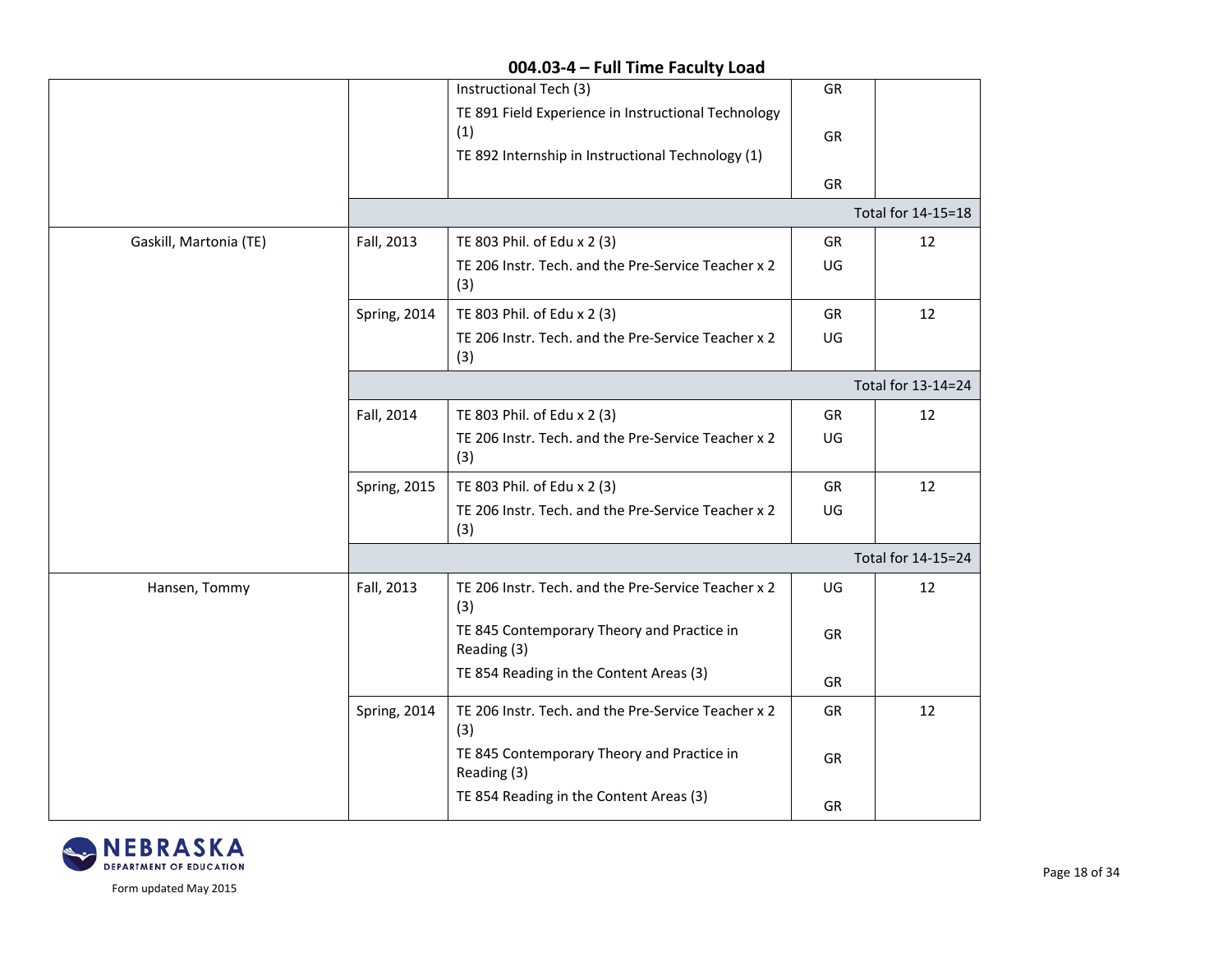|                        |                     |                                                                              |           | Total for 13-14=24 |
|------------------------|---------------------|------------------------------------------------------------------------------|-----------|--------------------|
|                        | Fall, 2014          | TE 206 Instr. Tech. and the Pre-Service Teacher x 2<br>(3)                   | UG        | 12                 |
|                        |                     | TE 845 Contemporary Theory and Practice in                                   | GR        |                    |
|                        |                     | Reading (3)                                                                  | GR        |                    |
|                        |                     | TE 854 Reading in the Content Areas (3)                                      |           |                    |
|                        | <b>Spring, 2015</b> | TE 206 Instr. Tech. and the Pre-Service Teacher x 2<br>(3)                   | UG        | 12                 |
|                        |                     | TE 845 Contemporary Theory and Practice in<br>Reading (3)                    | <b>GR</b> |                    |
|                        |                     | TE 854 Reading in the Content Areas (3)                                      | GR        |                    |
|                        |                     |                                                                              |           | Total for 14-15=24 |
| Harshbarger, Dena (TE) | Fall, 2013          | TE 351 Reading in the Content Area (2)                                       | UG        | 9                  |
|                        |                     | TE 353 Elementary Sci Methods x 2 (3)                                        | UG        |                    |
|                        |                     | TE 354 Field Exp. In Elem. School Sci, Soc. Studies,<br>and Content Area (1) | UG        |                    |
|                        | Spring, 2014        | TE 351 Reading in the Content Area (2)                                       | UG        | 9                  |
|                        |                     | TE 353 Elementary Sci Methods x 2 (3)                                        | UG        |                    |
|                        |                     | TE 354 Field Exp. In Elem. School Sci, Soc. Studies,<br>and Cont Area (1)    | UG        |                    |
|                        |                     |                                                                              |           | Total for 13-14=18 |
|                        | Fall, 2014          | TE 351 Reading in the Content Area (2)                                       | UG        | 12                 |
|                        |                     | TE 353 Elementary Sci Methods x 2 (3)                                        | UG        |                    |
|                        |                     | TE 354 Field Exp. In Elem. School Sci, Soc. Studies,<br>and Cont Area (1)    | UG        |                    |
|                        |                     | TE 853D Improvement of Inst in Elem School<br>Science (3)                    | GR        |                    |
|                        | <b>Spring, 2015</b> | TE 351 Reading in the Content Area (2)                                       | UG        | 9                  |
|                        |                     | TE 353 Elementary Sci Methods x 2 (3)                                        | UG        |                    |
|                        |                     | TE 354 Field Exp. In Elem. School Sci, Soc. Studies,<br>and Cont Area (1)    | UG        |                    |

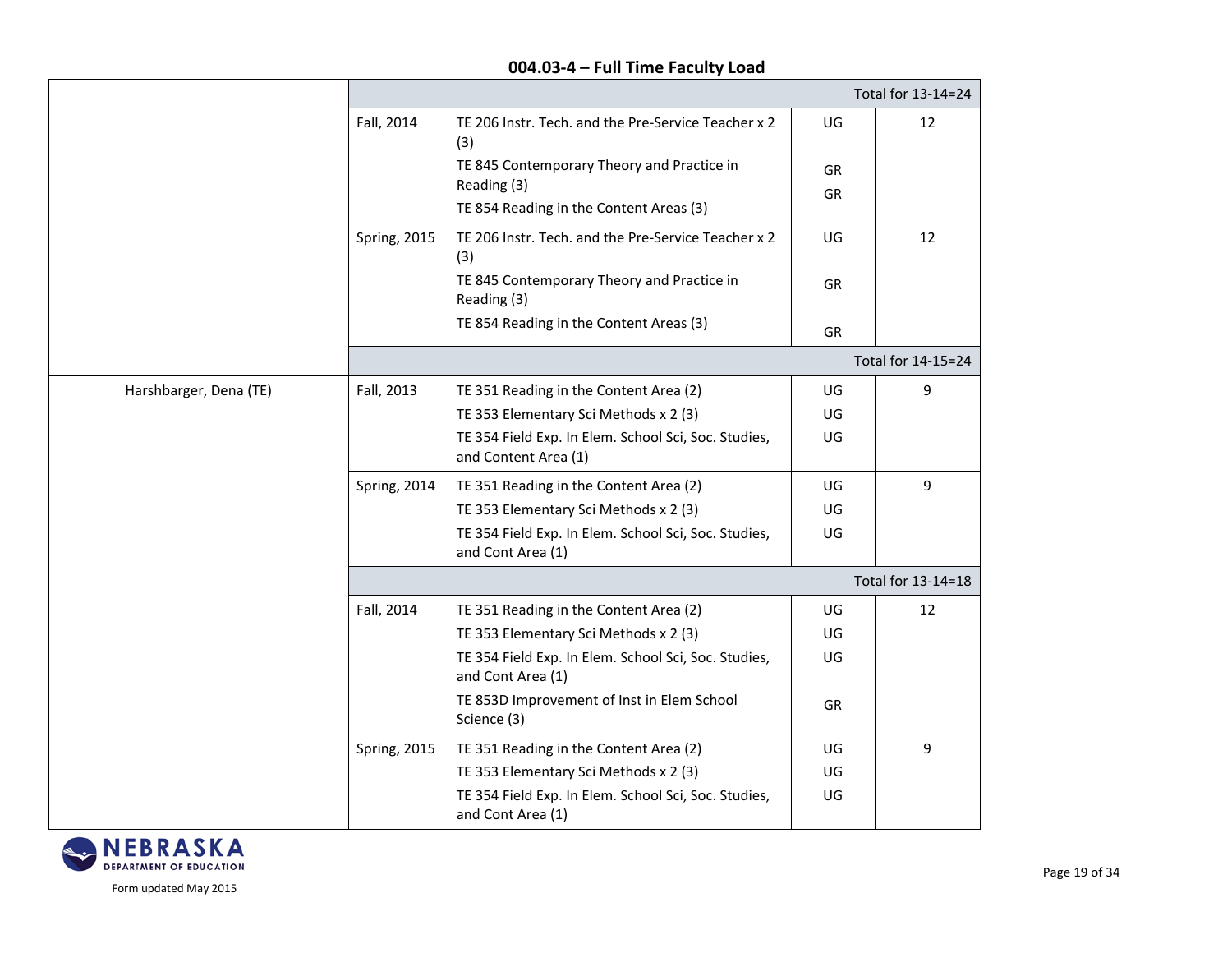|                    |              |                                                  |       | Total for 14-15=21 |
|--------------------|--------------|--------------------------------------------------|-------|--------------------|
| Knipping, Ann (TE) | Fall, 2013   | TE 306 Reading and Inclusion in K-12 Cl (2)      | UG    | 10                 |
|                    |              | Dir. Of ST (6)                                   | UG    |                    |
|                    |              | TE 400 Student Teaching (0-2)                    | UG    |                    |
|                    | Spring, 2014 | TE 306 Reading and Inclusion in K-12 Cl (2)      | UG    | 10                 |
|                    |              | Office of Field Exp. (6)                         | UG    |                    |
|                    |              | TE 400 Student Teaching (1)                      | UG    |                    |
|                    |              | TE 816a Practicum: Education (1)                 | GR    |                    |
|                    |              |                                                  |       | Total for 13-14=20 |
|                    | Fall, 2014   | TE 306 Reading and Inclusion in K-12 Cl (2)      | UG    | 10                 |
|                    |              | Office of Field Exp. (6)                         | UG    |                    |
|                    |              | TE 400 Student Teaching (1)                      | UG    |                    |
|                    |              | TE 816a Practicum: Education (1)                 | GR    |                    |
|                    | Spring, 2015 | TE 306 Reading and Inclusion in K-12 Cl (2)      | UG    | 10                 |
|                    |              | Office of Field Exp. (6)                         | UG    |                    |
|                    |              | TE 400/836P Student Teaching (0-2)               | UG/GR |                    |
|                    |              |                                                  |       | Total for 14-15=20 |
| Knoell, Chris (TE) | Fall, 2013   | TE 204 Typical/Atypical Growth and Dev. (4)      | UG    | 11                 |
|                    |              | TE 311 Math Methods I x 3 (2)                    | UG    |                    |
|                    |              | TE 313 Field Experience: Math x 2 (.5)           | UG    |                    |
|                    | Spring, 2014 | TE 204 Typical/Atypical Growth and Dev. (4)      | UG    | 12                 |
|                    |              | TE 311 Math Methods I x 3 (2)                    | UG    |                    |
|                    |              | TE 313 Field Experience: Math x 3 (.5)           | UG    |                    |
|                    |              | TE 473 Field Experience: Middle Level Classrooms | UG    |                    |
|                    |              | (.5)                                             |       |                    |
|                    |              |                                                  |       | Total for 13-14=23 |
|                    | Fall, 2014   | TE 204 Typical/Atypical Growth and Dev. (4)      | UG    | 11                 |
|                    |              | TE 311 Math Methods I x 3 (2)                    | UG    |                    |
|                    |              | TE 313 Field Experience: Math x 2 (.5)           | UG    |                    |

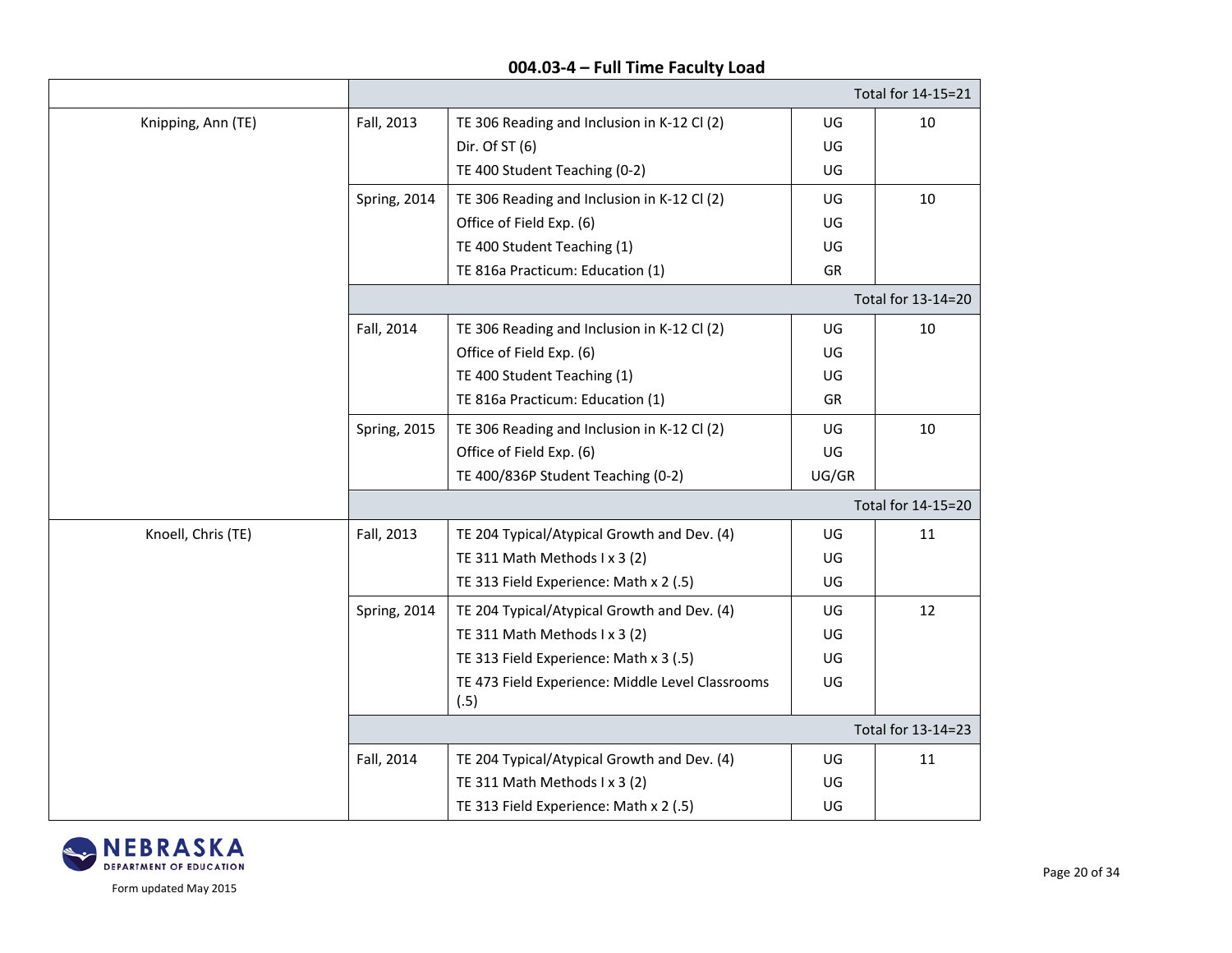|                    |                     | 004.03-4 - Full Time Faculty Load                                   |     |                      |
|--------------------|---------------------|---------------------------------------------------------------------|-----|----------------------|
|                    | <b>Spring, 2015</b> | TE 204 Typical/Atypical Growth and Dev. (4)                         | UG  | 10.5                 |
|                    |                     | TE 311 Math Methods I x 3 (2)                                       | UG  |                      |
|                    |                     | TE 313 Field Experience: Math x 3 (.5)                              | UG  |                      |
|                    |                     |                                                                     |     | Total for 14-15=21.5 |
| Kracl, Carrie (TE) | Fall, 2013          | TE 314 Phonics and Word Study x 2 (2)                               | UG  | 9                    |
|                    |                     | TE 315 Literacy Assessment x 2 (2)                                  | UG  |                      |
|                    |                     | TE 317 Field Experience: Literacy (1)                               | UG  |                      |
|                    | Spring, 2014        | TE 314 Phonics and Word Study x 2 (2)                               | UG. | 12                   |
|                    |                     | TE 315 Literacy Assessment x 2 (2)                                  | UG  |                      |
|                    |                     | TE 317 Field Experience: Literacy (1)                               | UG  |                      |
|                    |                     | TE 853C Improvement of Inst in Elem School<br>Language Arts (3)     | GR  |                      |
|                    |                     |                                                                     |     | Total for 13-14=21   |
|                    | Fall, 2014          | TE 314 Phonics and Word Study x 2 (2)                               | UG  | 9                    |
|                    |                     | TE 315 Literacy Assessment x 2 (2)                                  | UG  |                      |
|                    |                     | TE 317 Field Experience: Literacy (1)                               | UG  |                      |
|                    | <b>Spring, 2015</b> | TE 314 Phonics and Word Study x 2 (2)                               | UG  | 12                   |
|                    |                     | TE 315 Literacy Assessment x 2 (2)                                  | UG  |                      |
|                    |                     | TE 317 Field Experience: Literacy (1)                               | UG  |                      |
|                    |                     | TE 853C Improvement of Inst in Elem School<br>Language Arts (3)     | GR  |                      |
|                    |                     |                                                                     |     | Total for 14-15=21   |
| Kritzer, Jeff (TE) | Fall, 2013          | TESE 461 Legal Issues in Special Education (3)                      | UG  | 9                    |
|                    |                     | TESE 437 Medical Aspects of Individuals with<br>Disabilities x2 (3) | UG  |                      |
|                    | Spring, 2014        | TESE 461 Legal Issues in Special Education (3)                      | UG  | 9                    |
|                    |                     | TESE 437 Medical Aspects of Individuals with<br>Disabilities (3)    | UG  |                      |
|                    |                     | TE 188 General Studies Portal (3)                                   | UG  |                      |

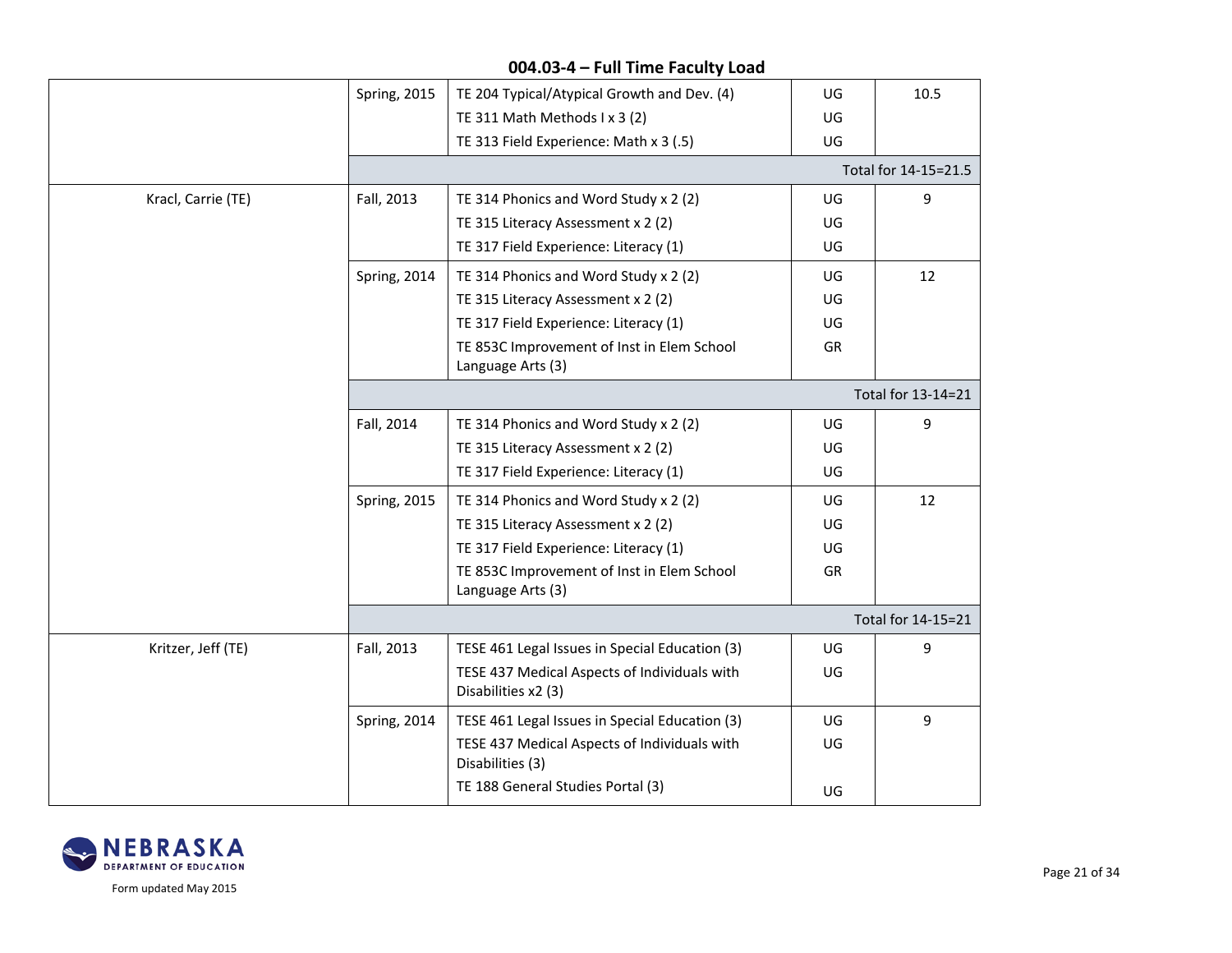|                        |                     | Total for 13-14=18                                                  |           |                    |  |  |
|------------------------|---------------------|---------------------------------------------------------------------|-----------|--------------------|--|--|
|                        | Fall, 2014          | TESE 461 Legal Issues in Special Education (3)                      | UG        | 12                 |  |  |
|                        |                     | TESE 437 Medical Aspects of Individuals with<br>Disabilities x2 (3) | UG        |                    |  |  |
|                        |                     | TE 899 Special Topics (3)                                           | GR        |                    |  |  |
|                        | <b>Spring, 2015</b> | TE 188 General Studies Portal (3)                                   | UG        | 9                  |  |  |
|                        |                     | TESE 461 Legal Issues in Special Education (3)                      | UG        |                    |  |  |
|                        |                     | TESE 437 Medical Aspects of Individuals with<br>Disabilities x2 (2) | UG        |                    |  |  |
|                        |                     |                                                                     |           | Total for 14-15=21 |  |  |
| Lilienthal, Linda (TE) | Fall, 2013          | TE 816A Practicum: Education (2)                                    | GR        | 12                 |  |  |
|                        |                     | TE 846 Diagnosis/Correction of Reading Difficulties<br>(3)          | GR        |                    |  |  |
|                        |                     | TE 897 Seminar in Education (3)                                     | <b>GR</b> |                    |  |  |
|                        |                     | TE 314 Phonics and Word Study (2)                                   | UG        |                    |  |  |
|                        |                     | TE 315 Literacy Assessment (2)                                      | UG        |                    |  |  |
|                        | Spring, 2014        | TE 816A Practicum: Education (3)                                    | GR        | 9                  |  |  |
|                        |                     | TE 816B Practicum: Reading (3)                                      | GR        |                    |  |  |
|                        |                     | TE 846 Diagnosis/Correction of Reading Difficulties<br>(3)          | GR        |                    |  |  |
|                        |                     |                                                                     |           | Total for 13-14=21 |  |  |
|                        | Fall, 2014          | TE 816A Practicum: Education (2)                                    | GR        | 12                 |  |  |
|                        |                     | TE 846 Diagnosis/Correction of Reading Difficulties<br>(3)          | GR        |                    |  |  |
|                        |                     | TE 897 Seminar in Education (3)                                     | GR        |                    |  |  |
|                        |                     | TE 314 Phonics and Word Study (2)                                   | UG        |                    |  |  |
|                        |                     | TE 315 Literacy Assessment (2)                                      | UG        |                    |  |  |
|                        | Spring, 2015        | TE 816A Practicum: Education (3)                                    | GR        | 9                  |  |  |
|                        |                     | TE 816B Practicum: Reading (3)                                      | GR        |                    |  |  |
|                        |                     | TE 846 Diagnosis/Corr. of Reading Difficulties (3)                  | GR        |                    |  |  |

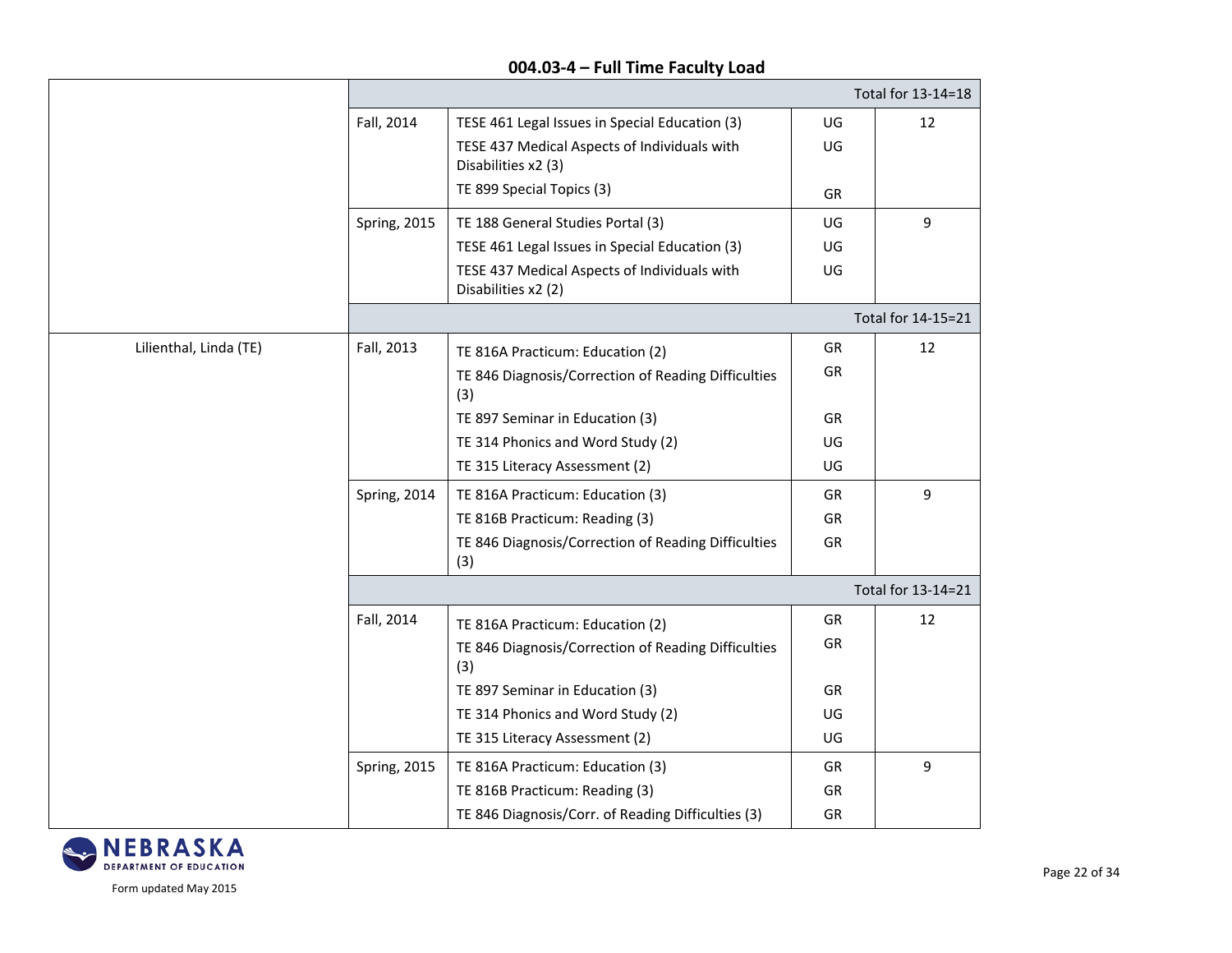|                       |                     |                                                          |           | Total for 14-15=21 |  |
|-----------------------|---------------------|----------------------------------------------------------|-----------|--------------------|--|
| McCarty, Wendy (TE)   | Fall, 2013          | TE 403 Professional Knowledge and Skills: II (6)         | UG        | 9                  |  |
|                       |                     | Transitional Certification Program Director (3)          |           |                    |  |
|                       | Spring, 2014        | TE 832 Professional Skills & Knowledge II (6)            | GR        | 12                 |  |
|                       |                     | TE 833 Context of Education (6)                          | GR        |                    |  |
|                       |                     |                                                          |           | Total for 13-14=21 |  |
|                       | Fall, 2014          | TE 832 Professional Skills & Knowledge II (6)            | <b>GR</b> | 12                 |  |
|                       |                     | TE 833 Context of Education (6)                          | GR        |                    |  |
|                       | Spring, 2015        | TE 832 Professional Skills & Knowledge II (6)            | GR        | 12                 |  |
|                       |                     | TE 833 Context of Education (6)                          | GR        |                    |  |
|                       |                     |                                                          |           | Total for 14-15=24 |  |
| Moeller, Lynn (TE)    | Fall, 2013          | <b>Transitional Certification Program</b>                |           | 12                 |  |
|                       | <b>Spring, 2014</b> |                                                          |           |                    |  |
|                       | Total for 13-14=12  |                                                          |           |                    |  |
|                       | Fall, 2014          | TE 831P Professional Skills & Knowledge I (6)            | GR        | 12                 |  |
|                       |                     | TE 836 Post- Bacc. Student Teaching (6)                  | GR        |                    |  |
|                       | Spring, 2015        | TE 834P Transitional Student Teaching I (3)              | GR        | 6                  |  |
|                       |                     | TE 845P Transitional Student Teaching II (3)             | GR        |                    |  |
|                       |                     |                                                          |           |                    |  |
|                       |                     |                                                          |           | Total for 14-15=18 |  |
| Mollenkopf, Dawn (TE) | Fall, 2013          | TE 341 Foundations of Early Childhood Education<br>(2)   | UG        | 7                  |  |
|                       |                     | TE 342 Literacy Methods for the Preschool Teacher<br>(2) | UG        |                    |  |
|                       |                     | TE 852 Issues and Trends in Early Childhood              |           |                    |  |
|                       |                     | Education (3)                                            | <b>GR</b> |                    |  |
|                       | Spring, 2014        | TE 341 Foundations of Early Childhood Education<br>(2)   | UG        | $\overline{7}$     |  |

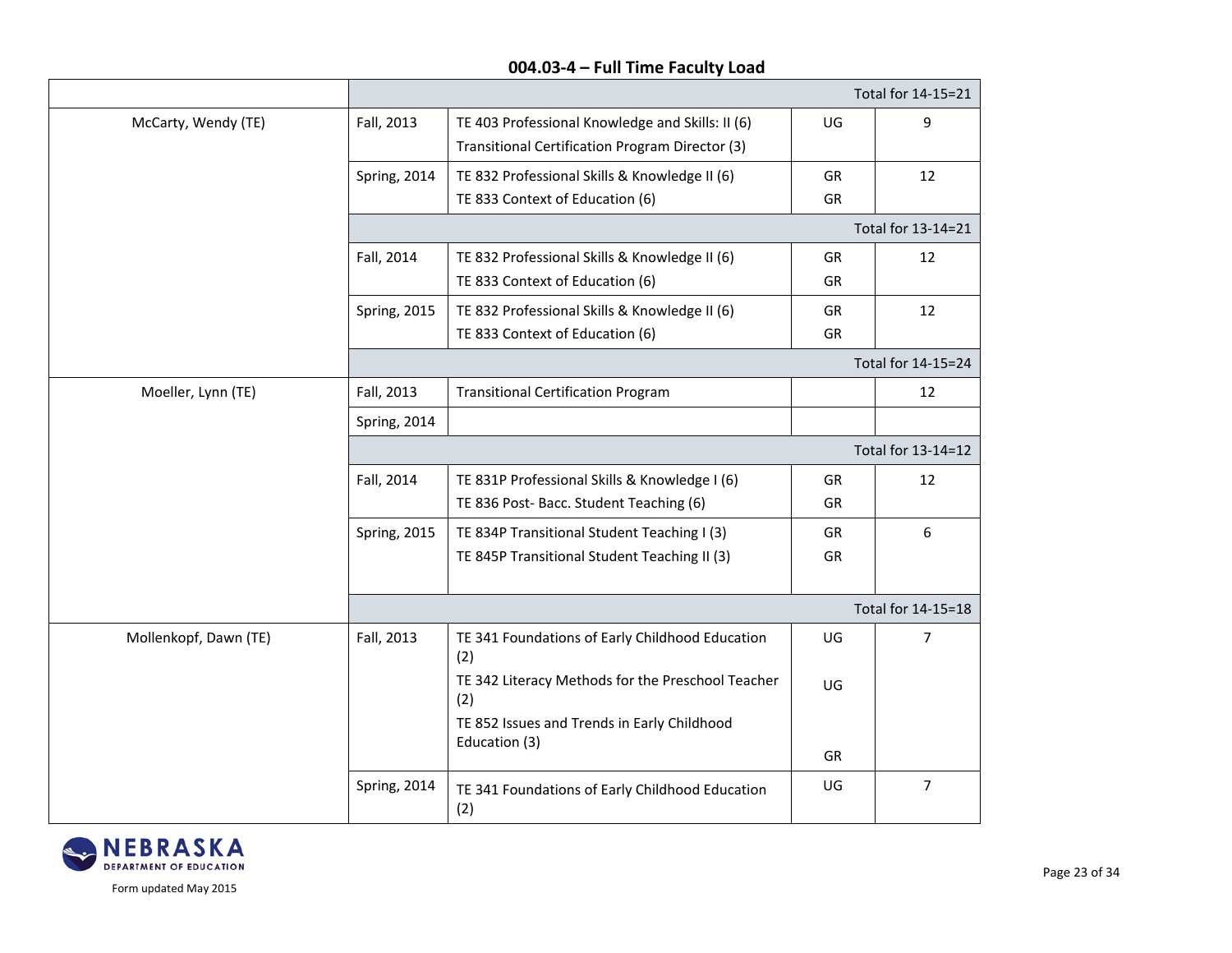|                        |                     | TE 342 Literacy Methods for the Preschool Teacher<br>(2)                                           | UG |                      |
|------------------------|---------------------|----------------------------------------------------------------------------------------------------|----|----------------------|
|                        |                     | TE 857 Early Communication, Language and<br>Literacy (3)                                           | GR |                      |
|                        |                     |                                                                                                    |    | Total for 13-14=14   |
|                        | Fall, 2014          | TE 341 Foundations of Early Childhood Education<br>(2)                                             | UG | 10                   |
|                        |                     | TE 342 Literacy Methods for the Preschool Teacher<br>(2)                                           | UG |                      |
|                        |                     | TE 852 Issues and Trends in Early Childhood<br>Education (3)                                       | GR |                      |
|                        |                     | TE 899 Special Topics (3)                                                                          | GR |                      |
|                        | <b>Spring, 2015</b> | TE 341 Foundations of Early Childhood Education<br>(2)                                             | UG | 10.5                 |
|                        |                     | TE 342 Literacy Methods for the Preschool Teacher<br>(2)                                           | UG |                      |
|                        |                     | TE 852 Issues and Trends in Early Childhood<br>Education (3)                                       | GR |                      |
|                        |                     | TESE 334 Assess & Intervention (3)                                                                 | UG |                      |
|                        |                     | TESE 334+lab Assess & Intervention (.5)                                                            | UG |                      |
|                        |                     |                                                                                                    |    | Total for 14-15=20.5 |
| Montgomery, Donna (TE) | Fall, 2013          | TESE 816C Practicum in Gifted/Talented Education<br>/ TESE 816D Practicum in Special Education (3) | GR | 12                   |
|                        |                     | TESE 462 Assessment in Program Planning in<br>Special Education (4)                                | UG |                      |
|                        |                     | TESE 467 Behavioral Interventions for Indiv. With<br>Disabilities (2)                              |    |                      |
|                        |                     | TESE 867 Applied and Functional Behavior<br>Analysis(3)                                            | UG |                      |
|                        |                     |                                                                                                    | GR |                      |
|                        | Spring, 2014        | TESE 462 Assessment in Program Planning in                                                         | UG | 9                    |

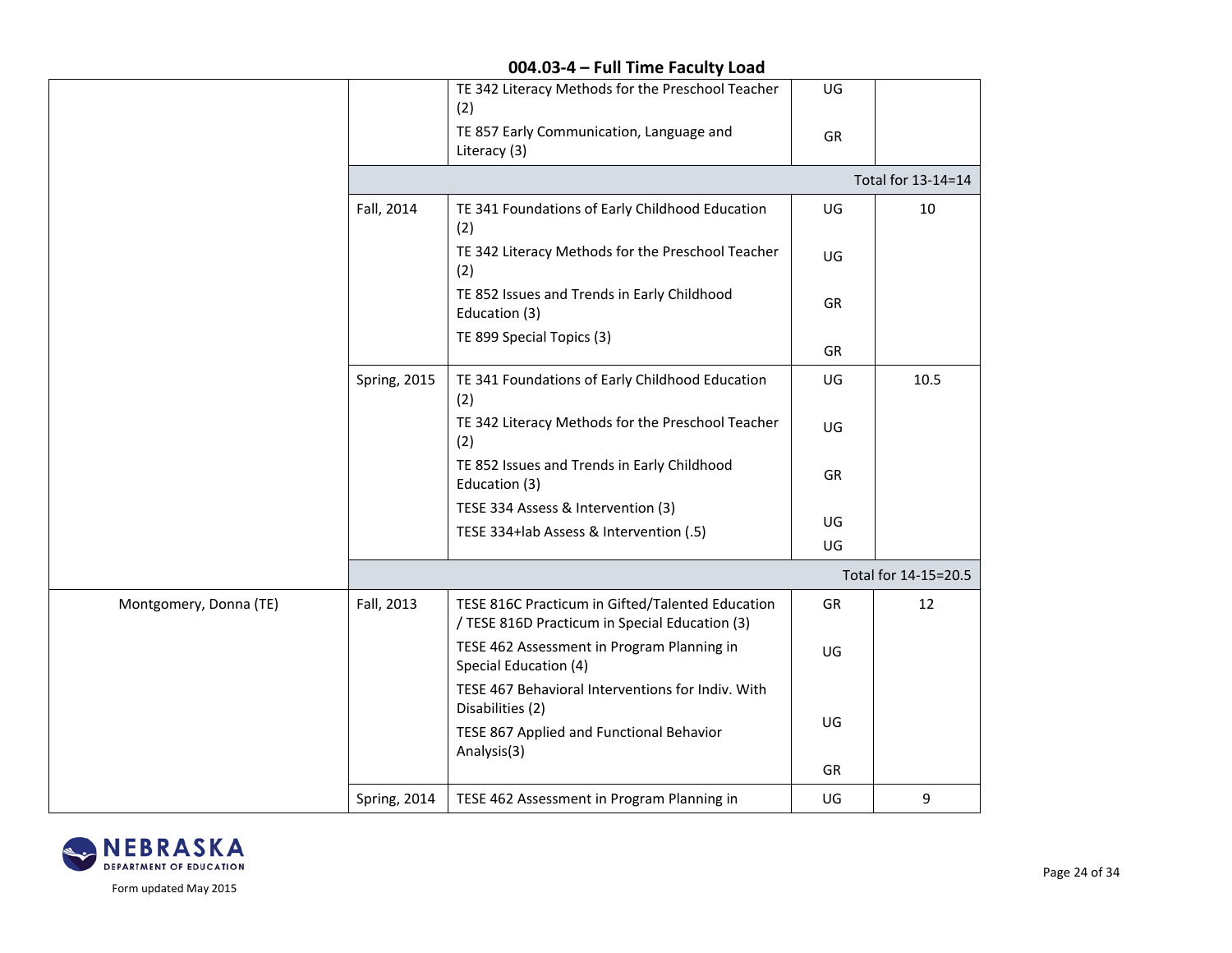|                       |              | Special Education (4)                                                                              |           |                    |
|-----------------------|--------------|----------------------------------------------------------------------------------------------------|-----------|--------------------|
|                       |              | TESE 467 Behavioral Interventions for Indiv. With<br>Disabilities (2)                              | UG        |                    |
|                       |              | TESE 816D Practicum in Special Education (3)                                                       | GR        |                    |
|                       |              |                                                                                                    |           | Total for 13-14=21 |
|                       | Fall, 2014   | TESE 816C Practicum in Gifted/Talented Education<br>/TESE 816D Practicum in Special Education (1)  | GR        | 10                 |
|                       |              | TESE 462 Assessment in Program Planning in<br>Special Education (4)                                | UG        |                    |
|                       |              | TESE 467 Behavioral Interventions for Indiv. With<br>Disabilities (2)                              | UG        |                    |
|                       |              | TESE 867 Applied and Functional Behavior Analysis<br>(3)                                           | GR        |                    |
|                       | Spring, 2015 | TESE 816C Practicum in Gifted/Talented Education<br>/ TESE 816D Practicum in Special Education (1) | GR        | 10                 |
|                       |              | TESE 462 Assessment in Program Planning in<br>Special Education (4)                                | UG        |                    |
|                       |              | TESE 467 Behavioral Interventions for Indiv. With<br>Disabilities (2)                              | UG        |                    |
|                       |              | TESE 867 Applied and Functional Behavior Analysis<br>(3)                                           | <b>GR</b> |                    |
|                       |              |                                                                                                    |           | Total for 14-15=20 |
| Potthoff, Dennis (TE) | Fall, 2013   | TE 100 Teaching in a Democratic Society (3)                                                        | UG        | 12                 |
|                       |              | American Democracy Project Release (3)                                                             |           |                    |
|                       |              | Associate Dean (6)                                                                                 |           |                    |
|                       | Spring, 2014 | TE 100 Teaching in a Democratic Society (3)                                                        | UG        | 12                 |
|                       |              | American Democracy Project Release (3)                                                             |           |                    |
|                       |              | Associate Dean (6)                                                                                 |           |                    |
|                       |              |                                                                                                    |           | Total for 13-14=24 |
|                       | Fall, 2014   | TE 100 Teaching in a Democratic Society (3)                                                        | UG        | 12                 |
|                       |              | American Democracy Project Release (3)                                                             |           |                    |

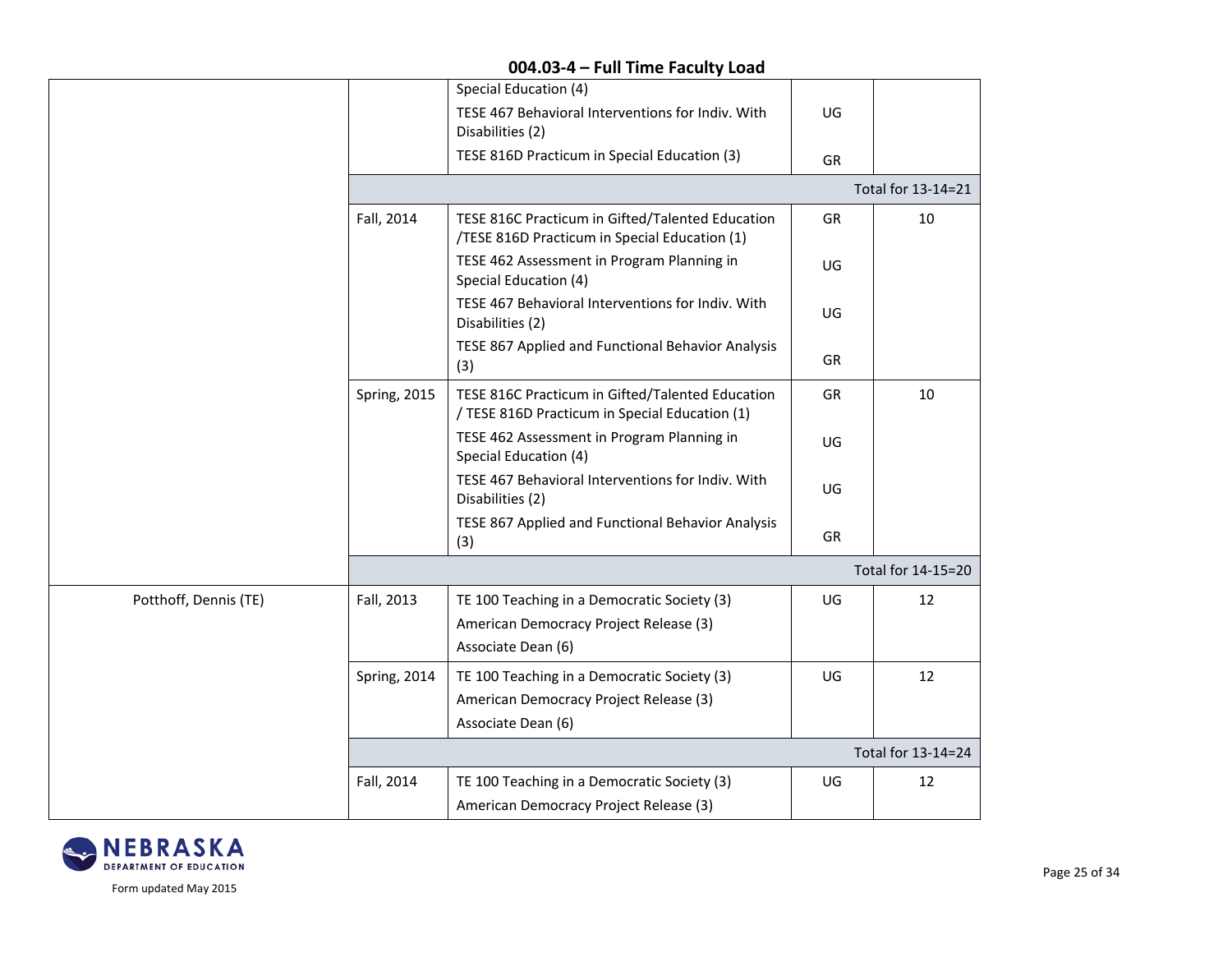|                     |                    | Associate Dean (6)                                                                                                                                                                                                                             |                      |                    |  |
|---------------------|--------------------|------------------------------------------------------------------------------------------------------------------------------------------------------------------------------------------------------------------------------------------------|----------------------|--------------------|--|
|                     | Spring, 2015       | Left UNK                                                                                                                                                                                                                                       |                      |                    |  |
|                     |                    |                                                                                                                                                                                                                                                |                      |                    |  |
|                     |                    |                                                                                                                                                                                                                                                |                      | Total for 14-15=12 |  |
| Siegal, Miriam (TE) | Fall, 2013         | TE 351 Reading in the Content Area (2)                                                                                                                                                                                                         | UG                   | 12                 |  |
|                     |                    | TE 352 Elementary Social Studies Methods x2 (3)                                                                                                                                                                                                | UG                   |                    |  |
|                     |                    | TE 354 Field Expr. in Elem. Sch. Science, Soc.<br>Studies, & Con. Area Rdg. (1)                                                                                                                                                                | UG                   |                    |  |
|                     |                    | TE 100 Teaching in a Democratic Society (3)                                                                                                                                                                                                    | UG                   |                    |  |
|                     | Spring, 2014       | TE 351 Reading in the Content Area (2)                                                                                                                                                                                                         | UG                   | 12                 |  |
|                     |                    | TE 352 Elementary Social Studies Methods x2 (3)                                                                                                                                                                                                | UG                   |                    |  |
|                     |                    | TE 354 Field Expr. in Elem. Sch. Science, Soc.<br>Studies, & Con. Area Rdg. (1)                                                                                                                                                                | UG                   |                    |  |
|                     |                    | TE 411 Incl Practices for Students<br>w/Exceptionalities in PK-8 Clsrms (3)                                                                                                                                                                    | UG                   |                    |  |
|                     | Total for 13-14=24 |                                                                                                                                                                                                                                                |                      |                    |  |
|                     | Fall, 2014         | TE 351 Reading in the Content Area (2)                                                                                                                                                                                                         | UG                   | 12                 |  |
|                     |                    | TE 352 Elementary Social Studies Methods x2 (3)                                                                                                                                                                                                | UG                   |                    |  |
|                     |                    | TE 354 Field Expr. in Elem. Sch. Science, Soc.<br>Studies, & Con. Area Rdg. (1)                                                                                                                                                                | UG                   |                    |  |
|                     |                    | TE 100 Teaching in a Democratic Society (3)                                                                                                                                                                                                    | UG                   |                    |  |
|                     | Spring, 2015       | TE 351 Reading in the Content Area (2)<br>TE 352 Elementary Social Studies Methods x2 (3)<br>TE 354 Field Expr. in Elem. Sch. Science, Soc.<br>Studies, & Con. Area Rdg. (1)<br>TE 411 Incl Practices Students w/except PK-8<br>Classrooms (3) | UG<br>UG<br>UG<br>UG | 12                 |  |
|                     |                    |                                                                                                                                                                                                                                                |                      | Total for 14-15=24 |  |
| Stirtz, Gerry (TE)  | Fall, 2013         | Director of Service Learning Office (12)                                                                                                                                                                                                       | UG                   | 12                 |  |
|                     | Spring 2014        | Director of Service Learning Office (12)                                                                                                                                                                                                       | UG                   | 12                 |  |

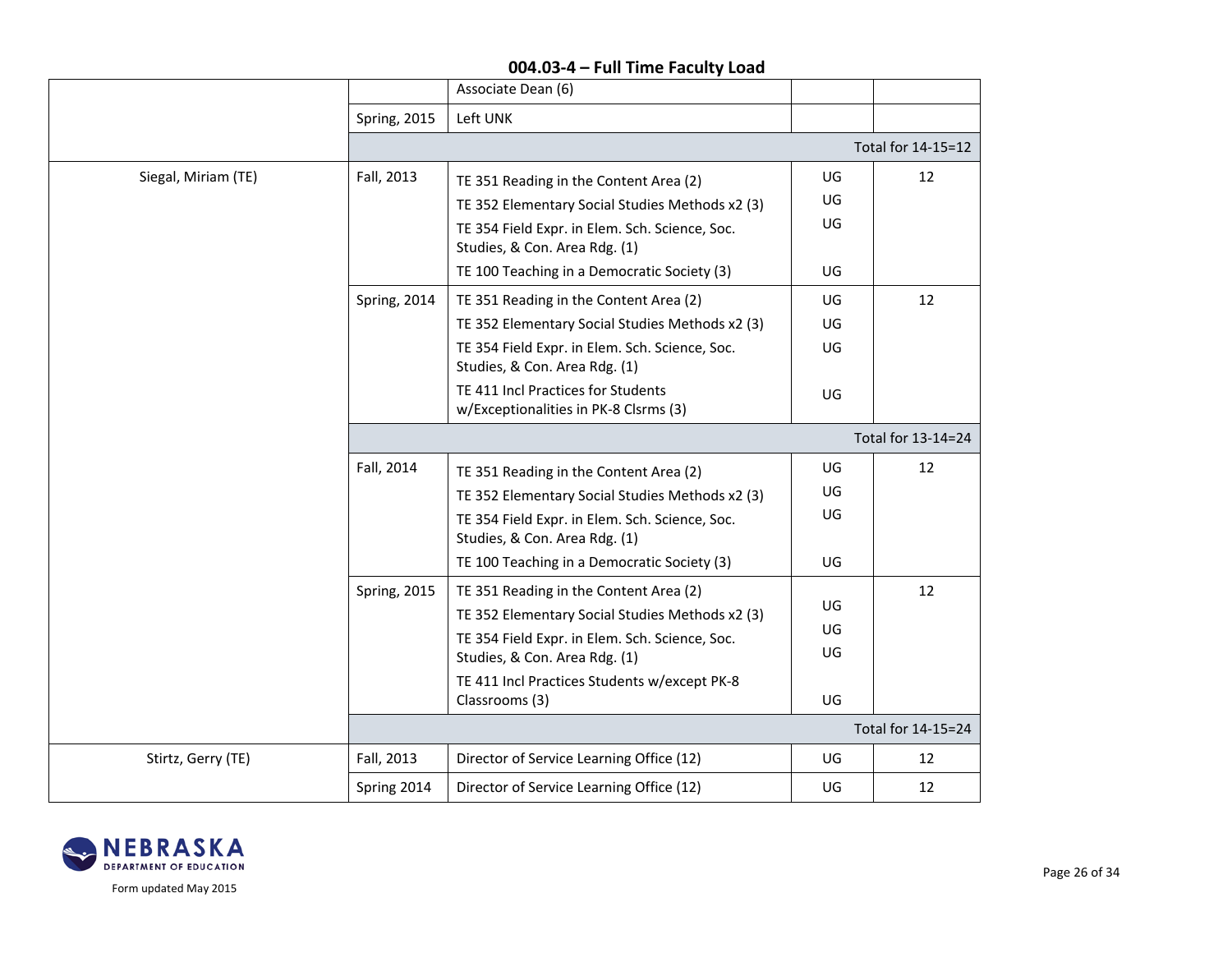|                        |              |                                                                 |    | Total for 13-14=24 |  |
|------------------------|--------------|-----------------------------------------------------------------|----|--------------------|--|
|                        | Fall, 2014   | Director of Service Learning Office (12)                        | UG | 12                 |  |
|                        | Spring, 2015 | Director of Service Learning Office (12)                        | UG | 12                 |  |
|                        |              |                                                                 |    | Total for 14-15=24 |  |
| Strawhecker, Jane (TE) | Fall, 2013   | TE 312 Math Methods II x2 (2)                                   | UG | 9                  |  |
|                        |              | TE 313 Field Expr.: Math x2 (1)                                 | UG |                    |  |
|                        |              | <b>Assistant Department Chair (3)</b>                           |    |                    |  |
|                        | Spring, 2014 | TE 312 Math Methods II x3 (2)                                   | UG | 11                 |  |
|                        |              | TE 313 Field Expr.: Math x2 (1)                                 | UG |                    |  |
|                        |              | <b>Assistant Department Chair (3)</b>                           |    |                    |  |
|                        |              |                                                                 |    | Total for 13-14=20 |  |
|                        | Fall, 2014   | TE 312 Math Methods II x2 (2)                                   | UG | 8                  |  |
|                        |              | TE 313 Field Expr.: Math x2 (.5)                                | UG |                    |  |
|                        |              | <b>Assistant Department Chair (3)</b>                           |    |                    |  |
|                        | Spring, 2015 | TE 312 Math Methods II x2 (2)                                   | UG | 8                  |  |
|                        |              | TE 313 Field Expr.: Math x2 (.5)                                | UG |                    |  |
|                        |              | <b>Assistant Department Chair (3)</b>                           |    |                    |  |
|                        |              |                                                                 |    | Total for 14-15=16 |  |
| Thompson, Paula (TE)   | Fall, 2013   | TE 348 Math, Science, and Soc. Studies for Children<br>$0-8(3)$ | UG | 10                 |  |
|                        |              | TE 343 Methods of Inclusive Education Birth-3 (3)               | UG |                    |  |
|                        |              | TE 344 Methods of Inclusive Education Ages 4-8 (3)              | UG |                    |  |
|                        |              | TE 345 Field Expr.: Early Childhood Unified (.5)                | UG |                    |  |
|                        |              | <b>Student Teaching Supervision (.5)</b>                        |    |                    |  |
|                        | Spring, 2014 | TE 348 Math, Science, and Soc. Studies for Children<br>$0-8(3)$ | UG | 9.5                |  |
|                        |              | TE 343 Methods of Inclusive Education Birth-3 (3)               | UG |                    |  |
|                        |              | TE 344 Methods of Inclusive Education Ages 4-8 (3)              | UG |                    |  |
|                        |              | TE 345 Field Expr.: Early Childhood Unified (.5)                | UG |                    |  |

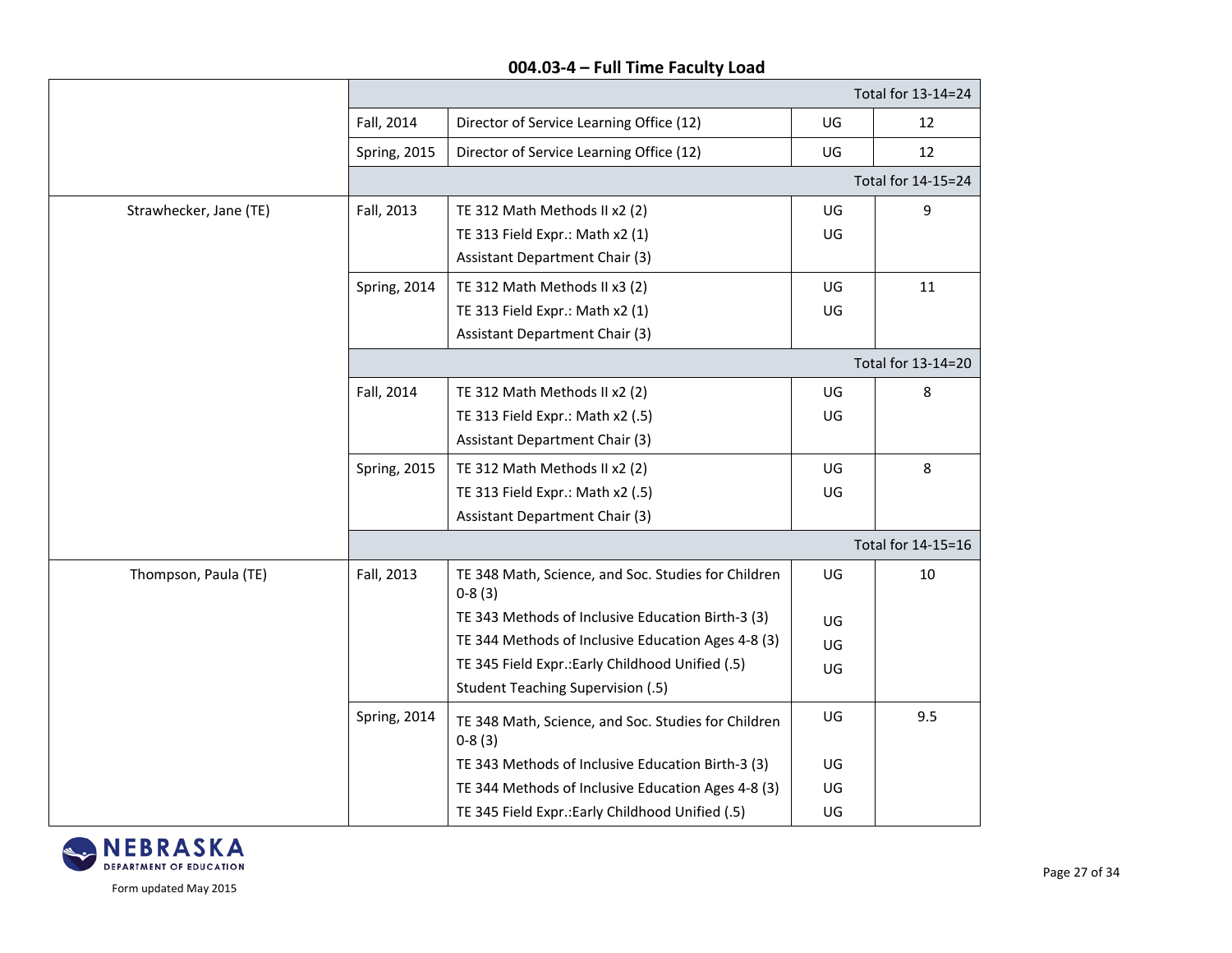|                   |                     |                                                                                                         |       | Total for 13-14=19.5 |
|-------------------|---------------------|---------------------------------------------------------------------------------------------------------|-------|----------------------|
|                   | Fall, 2014          | TE 348 Math, Science, and Soc. Studies for Children<br>$0-8(3)$                                         | UG    | 9.5                  |
|                   |                     | TE 343 Methods of Inclusive Education Birth-3 (3)                                                       | UG    |                      |
|                   |                     | TE 344 Methods of Inclusive Education Ages 4-8 (3)                                                      | UG    |                      |
|                   |                     | TE 345 Field Expr.: Early Childhood Unified (.5)                                                        | UG    |                      |
|                   | Spring, 2015        | TE 348 Math, Science, and Soc. Studies for Children<br>$0-8(3)$                                         | UG    | 10.5                 |
|                   |                     | TE 343 Methods of Inclusive Education Birth-3 (3)<br>TE 344 Methods of Inclusive Education Ages 4-8 (3) | UG    |                      |
|                   |                     | *TE 345 Field Expr .: Early Childhood Unified (.5)<br>TE 346 Early Childhood Prog Admin (1)             | UG    |                      |
|                   |                     |                                                                                                         | UG    |                      |
|                   |                     |                                                                                                         | UG    |                      |
|                   |                     |                                                                                                         |       | Total for 14-15=20   |
| Tracy, Glenn (TE) | Fall, 2013          | TE 100 Teaching in a Democratic Society x2 (3)                                                          | UG    | 12                   |
|                   |                     | TE 327 Intro to Language Minority Students (2)                                                          | UG    |                      |
|                   |                     | TE 188 Portal (3)                                                                                       | UG    |                      |
|                   |                     | TE 408/808P Human Relations (1)                                                                         | UG/GR |                      |
|                   | Spring, 2014        | TE 100 Teaching in a Democratic Society x2 (3)                                                          | UG    | 9                    |
|                   |                     | TE 328 Content Methods in ESL (3)                                                                       | UG    |                      |
|                   |                     |                                                                                                         |       | Total for 13-14=21   |
|                   | Fall, 2014          | TE 100 Teaching in a Democratic Society x2 (3)                                                          | UG    | 12                   |
|                   |                     | TE 329 Educational Assessment of ESL Students (3)                                                       | UG    |                      |
|                   |                     | TE 188 Portal (3)                                                                                       | UG    |                      |
|                   | <b>Spring, 2015</b> | TE 100 Teaching in a Democratic Society (3)                                                             | UG    | 9                    |
|                   |                     | TE 327 Intro to Language Minority Students (2)                                                          | UG    |                      |
|                   |                     | TE 408/808P Human Relations (1)                                                                         | UG/GR |                      |
|                   |                     | TE 826 Cont Meth & Strategies for Teaching ESL (3)                                                      | GR    |                      |

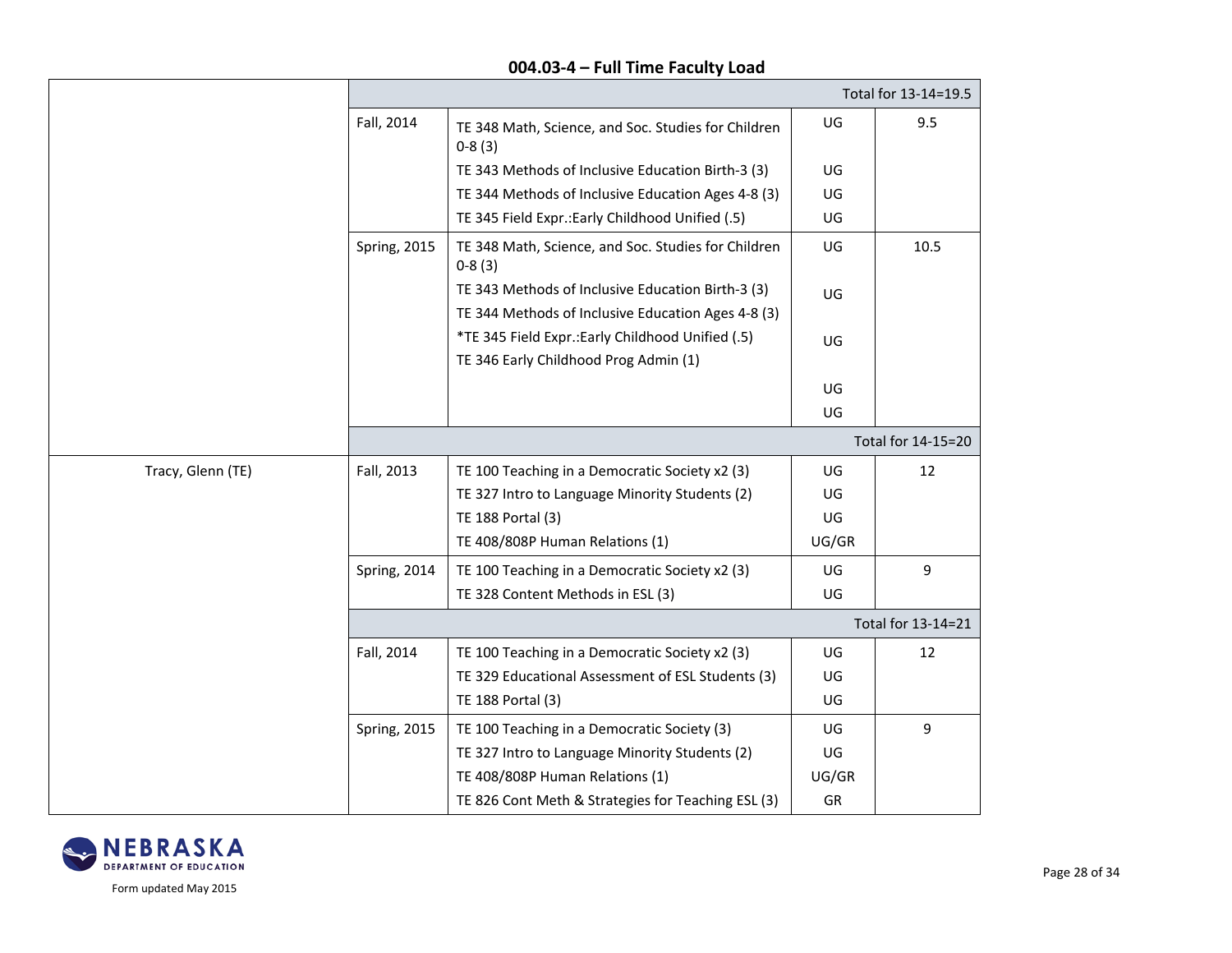|                           |                     |                                                                                                            |             | Total for 14-15=21 |  |
|---------------------------|---------------------|------------------------------------------------------------------------------------------------------------|-------------|--------------------|--|
| Varvisotis, Stathene (TE) | Fall, 2013          | TE 306 Reading and Inclusion in K-12 Classrooms<br>(3)                                                     | UG          | 10                 |  |
|                           |                     | TESE 476/876 Transitional Issues for Indiv. With<br>Disabilities (3)                                       | UG/GR       |                    |  |
|                           |                     | TESE 463 Instructional Strategies for Indiv. With<br>disabilities (2)                                      | UG          |                    |  |
|                           |                     | TE 323 Partnerships with Families (1)<br>TE 400 Student Teacher (1)                                        | UG<br>UG    |                    |  |
|                           | Spring, 2014        | TE 306 Reading and Inclusion in K-12 Classrooms<br>(2)                                                     | UG          | 8                  |  |
|                           |                     | TESE 463 Instructional Strategies for Indiv. With<br>disabilities (2)                                      | UG          |                    |  |
|                           |                     | TESE 475/875P Prepare Adolescents for Post-<br>Secondary World (3)                                         | UG/GR<br>UG |                    |  |
|                           |                     | TE 323 Partnerships with Families (1)                                                                      |             |                    |  |
|                           |                     | Total for 13-14=18                                                                                         |             |                    |  |
|                           | Fall, 2014          | TE 306 Reading and Inclusion in K-12 Classrooms<br>(2)<br>TESE 476/876 Transitional Issues for Indiv. With | UG<br>UG/GR | 9                  |  |
|                           |                     | Disabilities (3)<br>TESE 861 Legal Issues in SPED (3)<br>TE 323 Partnerships with Families (1)             | GR<br>UG    |                    |  |
|                           | <b>Spring, 2015</b> | TE 188 Portal (3)<br>TE 306 Reading and Inclusion in K-12 Classrooms<br>(2)                                | UG<br>UG    | 12                 |  |
|                           |                     | TESE 474 Field Experience (1)<br>TESE 475/875P Prepare Adolescents for Post-<br>Secondary World (3)        | UG<br>UG/GR |                    |  |
|                           |                     | TESE 862 Formal/Informal Assessment in SPED (3)                                                            | GR          |                    |  |
|                           |                     |                                                                                                            |             | Total for 14-15=21 |  |

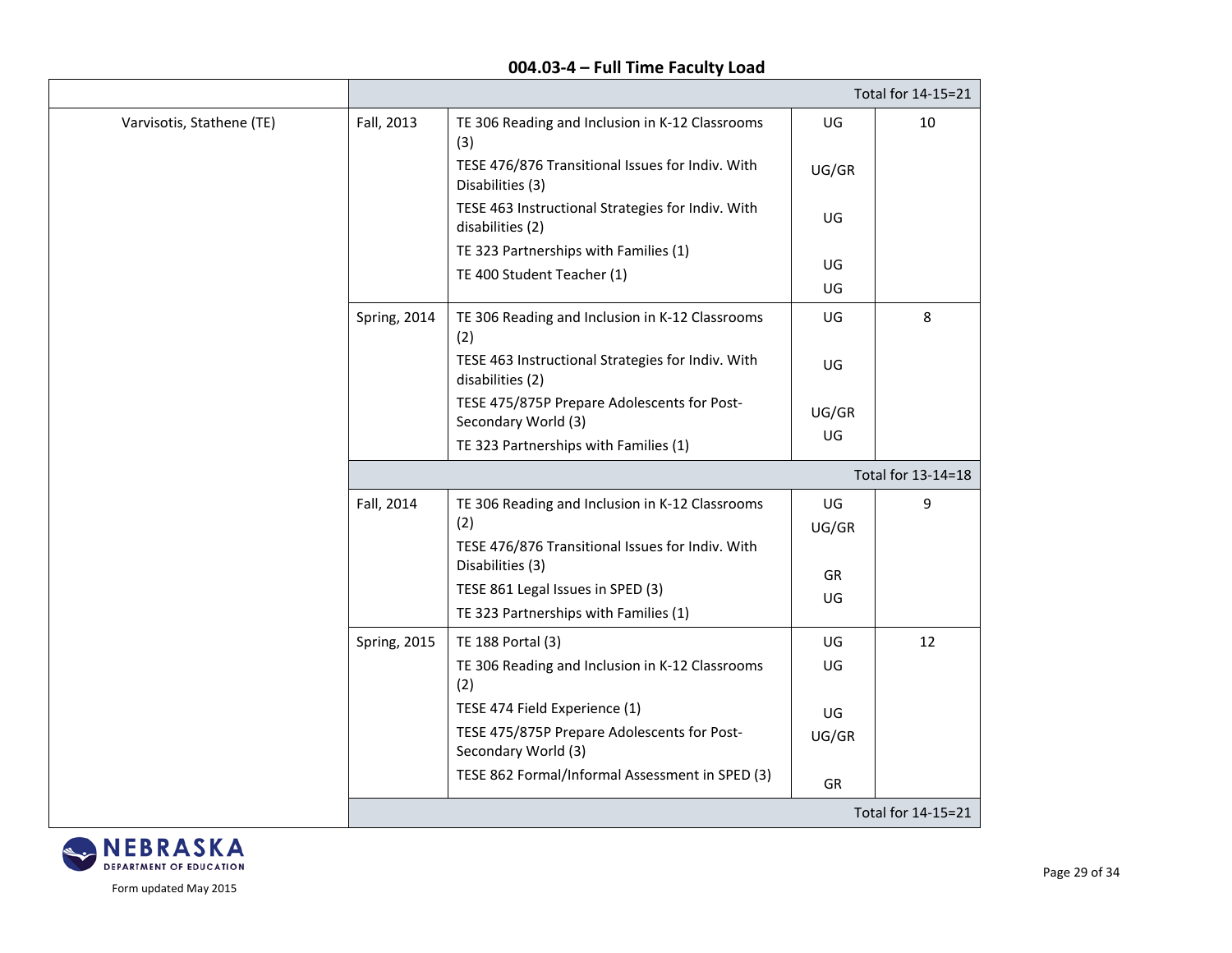| Fall, 2013         | TE 206 Instructional Technology and the Preservice<br>Teacher x2 (3) | UG    | 9                  |  |  |
|--------------------|----------------------------------------------------------------------|-------|--------------------|--|--|
|                    | TE 886P Technology Tools for Teachers (3)                            | GR    |                    |  |  |
| Spring, 2014       | TE 206 Instructional Technology and the Preservice<br>Teacher (3)    | UG    | 9                  |  |  |
|                    | TE 886P Technology Tools for Teachers x2 (3)                         | GR    |                    |  |  |
|                    | Total for 13-14=18                                                   |       |                    |  |  |
| Fall, 2014         | TE 206 Instructional Technology and the Preservice<br>Teacher (3)    | UG    | 9                  |  |  |
|                    | TE 886P Technology Tools for Teachers x2 (3)                         | GR    |                    |  |  |
| Spring, 2015       | TE 206 Instructional Technology and the Preservice<br>Teacher (3)    | UG    | 12                 |  |  |
|                    | TE 881 Distance Education (3)                                        | GR    |                    |  |  |
|                    | TE 886P Technology Tools for Teachers x2 (3)                         | GR    |                    |  |  |
|                    |                                                                      |       | Total for 14-15=21 |  |  |
| Fall, 2013         | TE 204 Typical/Atypical Growth and Dev. X2 (2) (co-<br>teacher)      | UG    | 8                  |  |  |
|                    | TESE 464/864 Field Expr. In Special Education (1)                    | UG/GR |                    |  |  |
|                    | TESE 468 Assistive Technology Interventions (2)                      | UG    |                    |  |  |
|                    | TE 400 Student Teaching (1)                                          | UG    |                    |  |  |
| Spring, 2014       | TE 204-07 Typical/Atypical Growth and Dev. (2)<br>(co-teacher)       | UG    | 12                 |  |  |
|                    | TE 204-05 Typical/Atypical Growth and Dev. (4)<br>(co-teacher)       | UG    |                    |  |  |
|                    | TESE 464/864 Field Expr. In Special Education (1)                    | UG/GR |                    |  |  |
|                    | TESE 468 Assistive Technology Interventions (2)                      | UG    |                    |  |  |
|                    | TE 805P Overview of Assistive Technology (3)                         | GR    |                    |  |  |
| Total for 13-14=20 |                                                                      |       |                    |  |  |
|                    |                                                                      |       |                    |  |  |
|                    |                                                                      |       |                    |  |  |

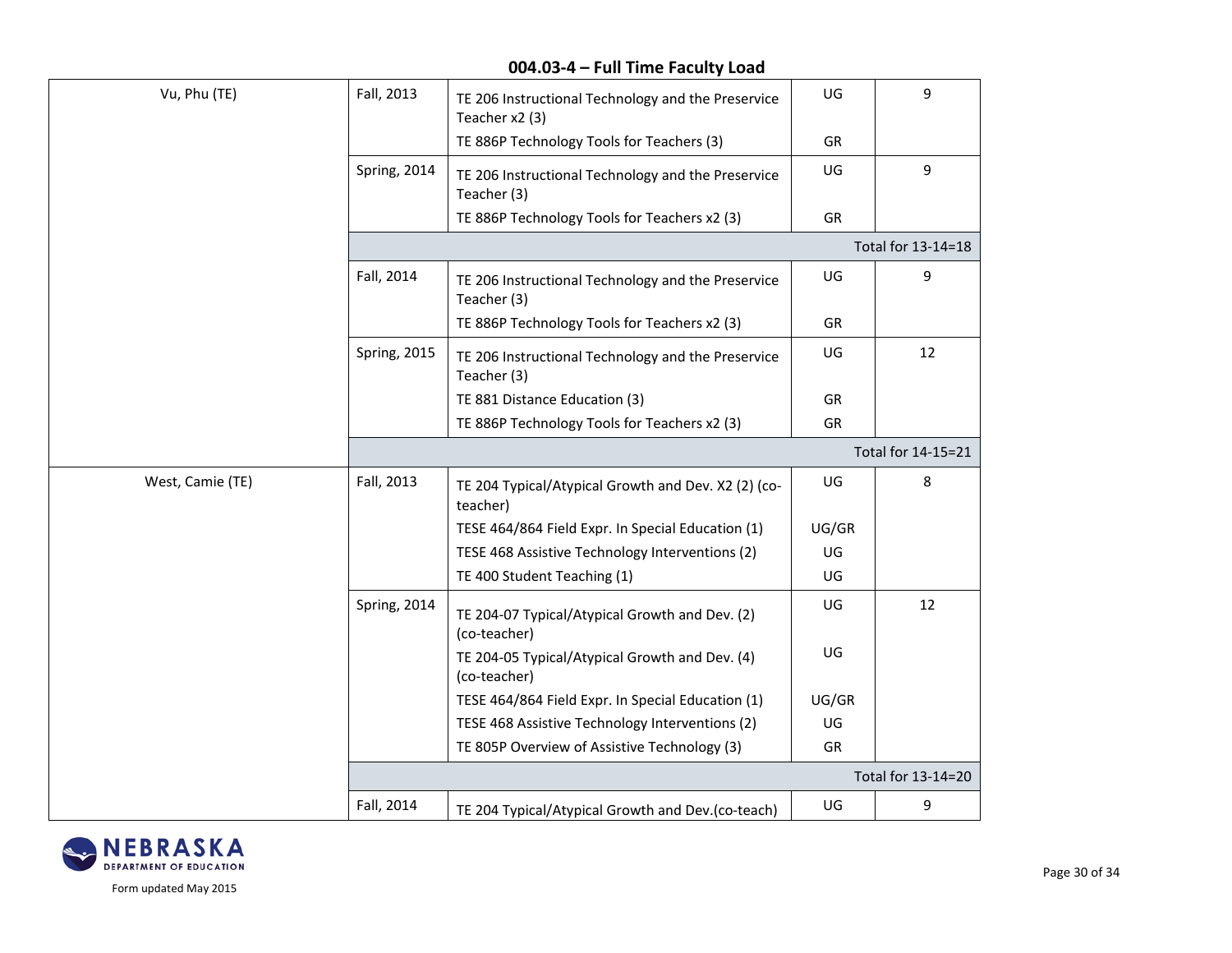|                    |              | (3)                                                                       |           |                    |  |  |
|--------------------|--------------|---------------------------------------------------------------------------|-----------|--------------------|--|--|
|                    |              | TESE 464/864 Field Expr. In Special Education (1)                         | UG/GR     |                    |  |  |
|                    |              | TESE 468 Assistive Technology Interventions (2)                           | UG        |                    |  |  |
|                    |              | TE 805P Overview of Assistive Technology (3)                              | GR        |                    |  |  |
|                    | Spring, 2015 | TE 204 Typical/Atypical Growth and Dev. X3 (2) (co-<br>teacher)           | UG        | 12                 |  |  |
|                    |              | TESE 464/864P Field Expr. In Special Education (1)                        | UG/GR     |                    |  |  |
|                    |              | TESE 468 Assistive Technology Interventions (2)                           | UG        |                    |  |  |
|                    |              | TE 805P Overview of Assistive Technology (3)                              | GR        |                    |  |  |
|                    |              |                                                                           |           | Total for 14-15=21 |  |  |
| Wojcik, Brian (TE) | Fall, 2013   | TE 805P Overview of Assistive Technology (3)                              | GR        | 9                  |  |  |
|                    |              | TESE 834 Char. & Ident. Of Behavior and Learning<br>Disabilities (3)      | <b>GR</b> |                    |  |  |
|                    |              | TESE 863 Research Based Instructional Strat. for<br>Students w/Disab. (3) | GR        |                    |  |  |
|                    | Spring, 2014 | TE 400 Student Teaching (1)                                               | UG        | 9                  |  |  |
|                    |              | TESE 463 Inst Strategies for Individuals<br>w/disabilities (2)            | UG        |                    |  |  |
|                    |              | TESE 863 Research Based Instructional Strat. for<br>Students w/Disab. (3) | GR        |                    |  |  |
|                    |              | TESE 867 Applied and Functional Behavior Analysis<br>(3)                  | GR        |                    |  |  |
|                    |              | Total for 13-14=18                                                        |           |                    |  |  |
|                    | Fall, 2014   | TESE 430 Collab/Consult and Teamwork (2)                                  | UG        | 9                  |  |  |
|                    |              |                                                                           | GR        |                    |  |  |
|                    |              | TESE 834 Char. & Ident. Of Behavior and Learning<br>Disabilities (3)      |           |                    |  |  |
|                    |              | TESE 863 Research Based Instructional Strat. for<br>Students w/Disab. (3) | GR        |                    |  |  |
|                    |              | TE 400 Student Teaching (1)                                               | UG        |                    |  |  |
|                    | Spring, 2015 | TESE 330 Collab/Consult, and Co-teaching (3)                              | UG        | 9                  |  |  |
|                    |              | TESE 463 Inst Strategies for Individuals                                  | UG        |                    |  |  |
|                    |              |                                                                           |           |                    |  |  |

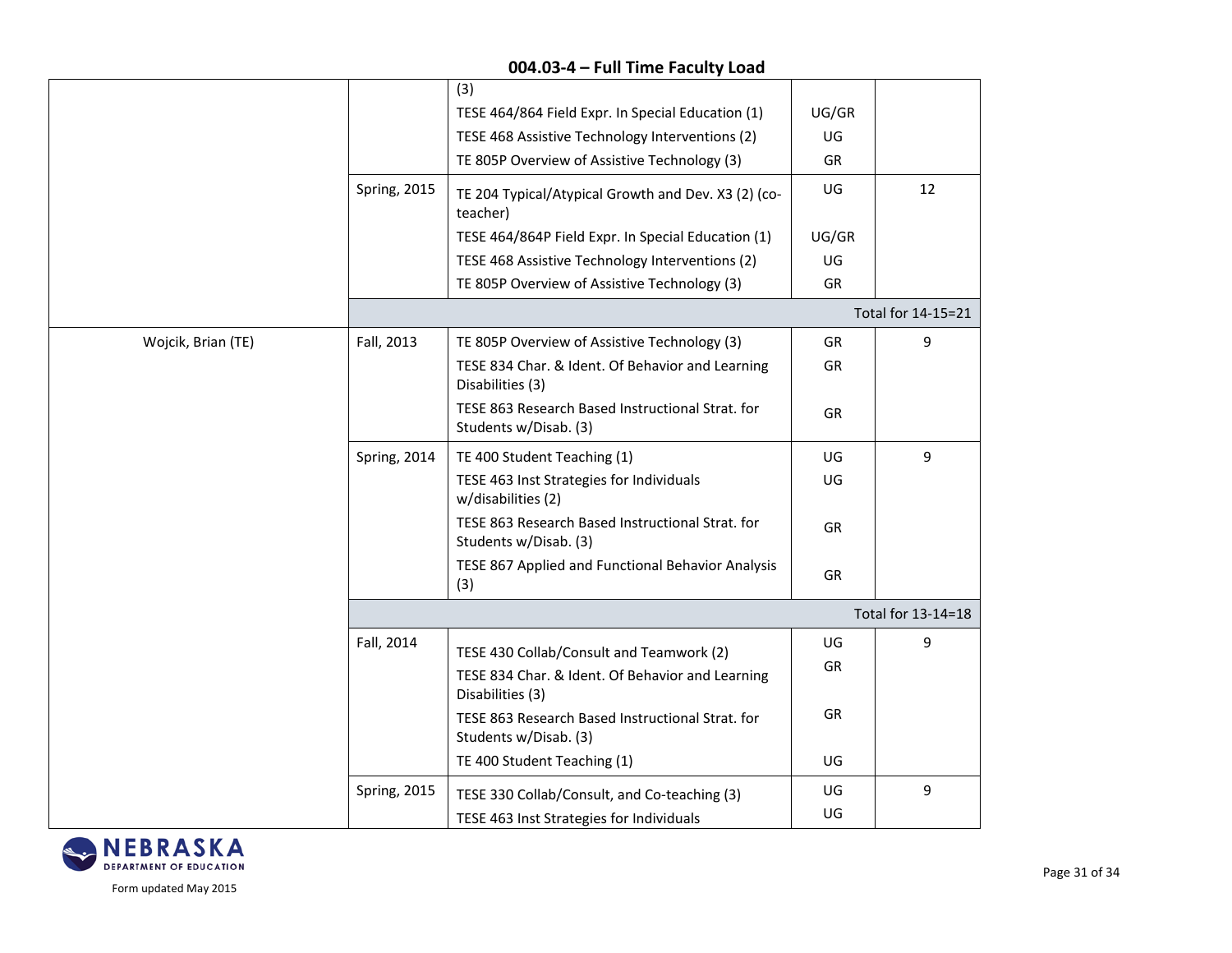|                     |                     | 004.03-4 - 1 GH THILE LACUILY LOAU                                                              |           |                    |
|---------------------|---------------------|-------------------------------------------------------------------------------------------------|-----------|--------------------|
|                     |                     | w/disabilities (2)<br>TESE 863 Research Based Instructional Strat. for<br>Students w/Disab. (3) | <b>GR</b> |                    |
|                     |                     | TE 400 Student Teaching (1)                                                                     | UG        |                    |
|                     |                     |                                                                                                 |           | Total for 14-15=18 |
| Ziebarth, Jane (TE) | Fall, 2013          | TE 100 Teaching in a Democratic Society x3 (3)                                                  | UG        | 9                  |
|                     | Spring, 2014        | TE 100 Teaching in a Democratic Society x3 (3)                                                  | UG        | 12                 |
|                     |                     | <b>Student Teaching (3)</b>                                                                     | UG        |                    |
|                     |                     |                                                                                                 |           | Total for 13-14=21 |
|                     | Fall, 2014          | TE 100 Teaching in a Democratic Society x3 (3)                                                  | UG        | 11                 |
|                     |                     | TE 400 Student Teaching (2)                                                                     | UG        |                    |
|                     | <b>Spring, 2015</b> | TE 100 Teaching in a Democratic Society x3 (3)                                                  | UG        | 10                 |
|                     |                     | TE 400 Student Teaching (1)                                                                     | UG        |                    |
|                     |                     |                                                                                                 |           | Total for 14-15=21 |
| Hoehner, Pat (EDAD) | Fall, 2013          | EDAD 831 Social Foundations of Education (3)                                                    | GR        | 9                  |
|                     |                     | EDAD 843 Practicum in EDAD (3)                                                                  | GR        |                    |
|                     |                     | EDAD 854 Intro to EDAD (3)                                                                      | GR        |                    |
|                     | Spring, 2014        | EDAD 848 Curriculum Planning (3)                                                                | GR        | 9                  |
|                     |                     | EDAD 848 Curriculum Planning (3)                                                                | GR        |                    |
|                     |                     | EDAD 870 Principal as Instructional Leader (3)                                                  | GR        |                    |
|                     |                     |                                                                                                 |           | Total for 13-14=18 |
|                     | Fall, 2014          | EDAD 831 Social Foundations of Education (3)                                                    | GR        | 9                  |
|                     |                     | EDAD 843 Practicum in EDAD (3)                                                                  | GR        |                    |
|                     |                     | EDAD 854 Intro to EDAD (3)                                                                      | GR        |                    |
|                     | Spring, 2015        | EDAD 848 Curriculum Planning (3)                                                                | GR        | 9                  |
|                     |                     | EDAD 848 Curriculum Planning (3)                                                                | GR        |                    |
|                     |                     | EDAD 870 Principal as Instructional Leader (3)                                                  | GR        |                    |
|                     |                     |                                                                                                 |           | Total for 14-15=18 |

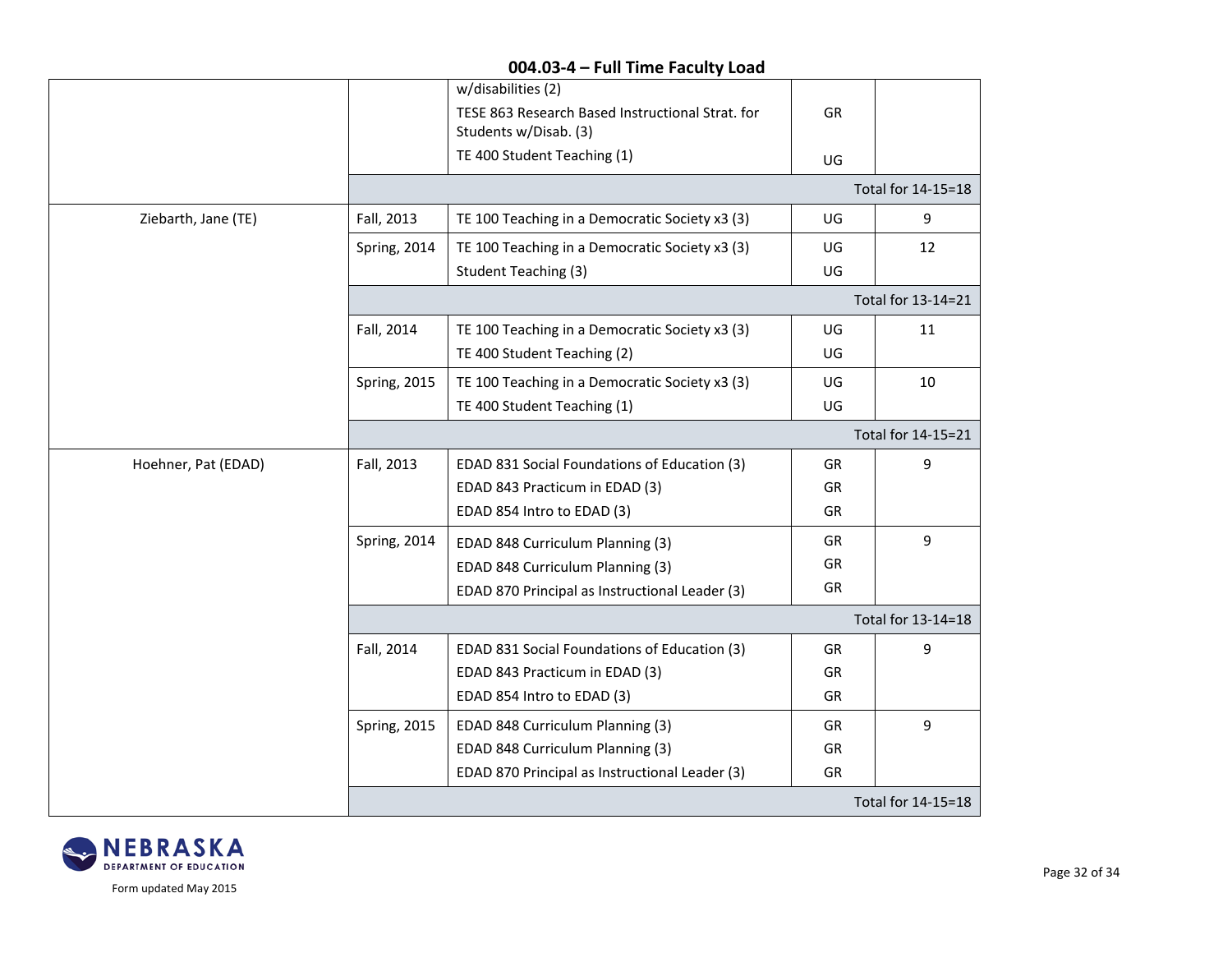| Jacobson, Tom (EDAD) | Fall, 2013          | EDAD 843 Practicum in EDAD (3)          | GR        | 12                 |
|----------------------|---------------------|-----------------------------------------|-----------|--------------------|
|                      |                     | EDAD 846 Junior High/Middle School (3)  | GR        |                    |
|                      |                     | EDAD 851 Human Resource Management (3)  | GR        |                    |
|                      |                     | EDAD 956 School Community Relations (3) | GR        |                    |
|                      | Spring, 2014        | EDAD 854 Intro to EDAD (3)              | GR        | 12                 |
|                      |                     | EDAD 869 The Principalship (3)          | GR        |                    |
|                      |                     | EDAD 940 Administrative Theory (3)      | GR        |                    |
|                      |                     | EDAD 944 Seminar in Education Admin (3) | GR        |                    |
|                      |                     |                                         |           | Total for 13-14=24 |
|                      | Fall, 2014          | EDAD 843 Practicum in EDAD (3)          | <b>GR</b> | 12                 |
|                      |                     | EDAD 846 Junior High/Middle School (3)  | GR        |                    |
|                      |                     | EDAD 851 Human Resource Management (3)  | GR        |                    |
|                      |                     | EDAD 956 School Community Relations (3) | GR        |                    |
|                      | <b>Spring, 2015</b> | EDAD 854 Intro to EDAD (3)              | GR        | 12                 |
|                      |                     | EDAD 869 The Principalship (3)          | GR        |                    |
|                      |                     | EDAD 940 Administrative Theory (3)      | GR        |                    |
|                      |                     | EDAD 944 Seminar in Education Admin (3) | GR        |                    |
|                      |                     |                                         |           | Total for 14-15=24 |
| Meyer, Dick (EDAD)   | Fall, 2013          | EDAD 896 Independent Study (1)          | GR        | 6                  |
|                      |                     | EDAD 898 Endorsement Internship (1)     | <b>GR</b> |                    |
|                      |                     | EDAD 945 Independent Readings (1)       | GR        |                    |
|                      |                     | EDAD 991 Field Study (1)                | GR        |                    |
|                      |                     | EDAD 998 Internship (2)                 | GR        |                    |
|                      | Spring, 2014        | EDAD 896 Independent Study (1)          | GR        | 9                  |
|                      |                     | EDAD 898 Endorsement Internship (1)     | GR        |                    |
|                      |                     | EDAD 890 Intro to EDAD Research (3)     | GR        |                    |
|                      |                     | EDAD 945 Independent Readings (1)       | GR        |                    |
|                      |                     | EDAD 991 Field Study (1)                | GR        |                    |
|                      |                     | EDAD 998 Internship (2)                 | GR        |                    |